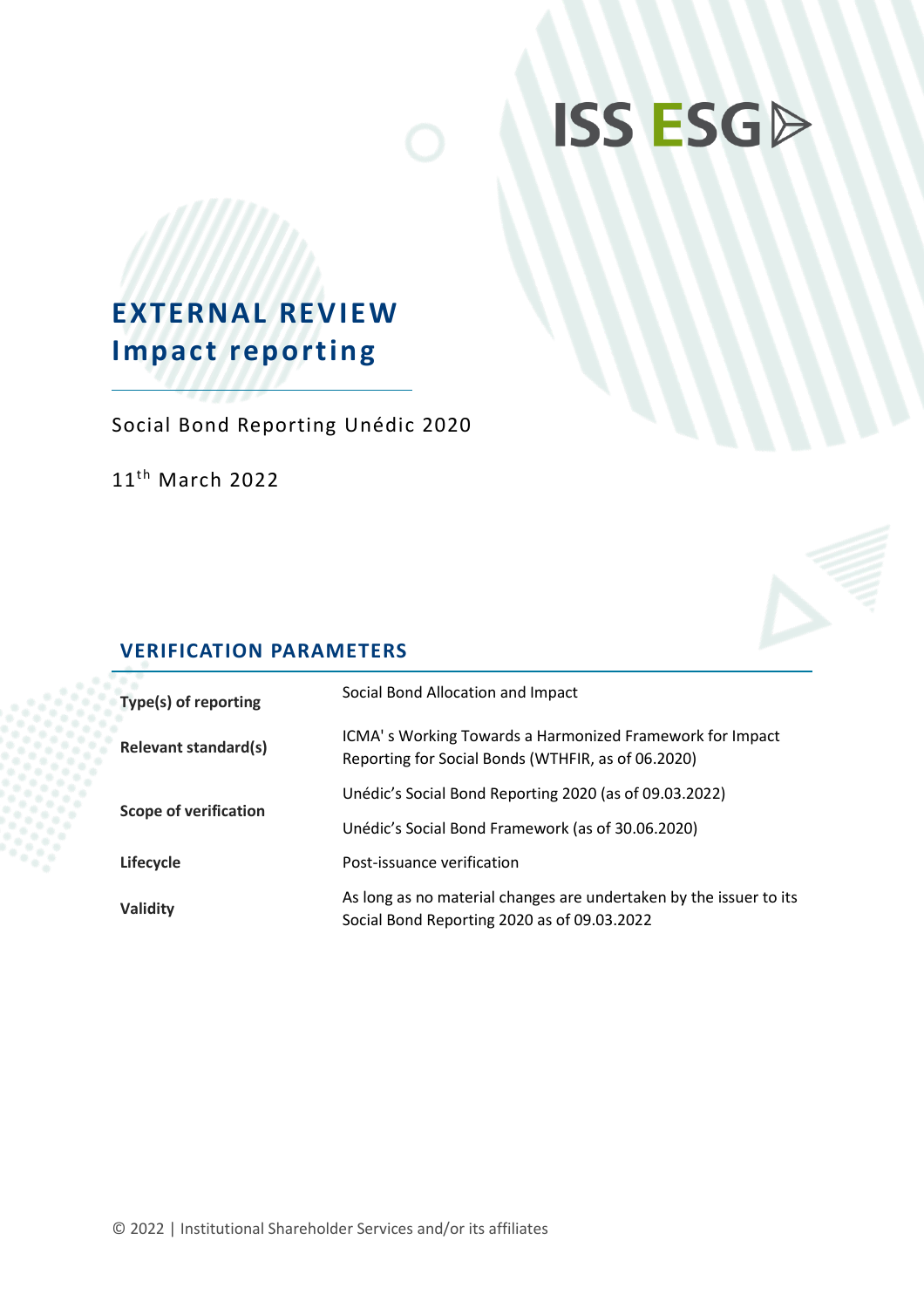

## **CONTENTS**

| PART I: ALIGNMENT WITH COMMITMENTS SET FORTH IN THE SOCIAL BOND FRAMEWORK5        |  |
|-----------------------------------------------------------------------------------|--|
| PART III: DISCLOSURE OF PROCEEDS ALLOCATION AND SOUNDNESS OF THE IMPACT REPORTING |  |
|                                                                                   |  |
|                                                                                   |  |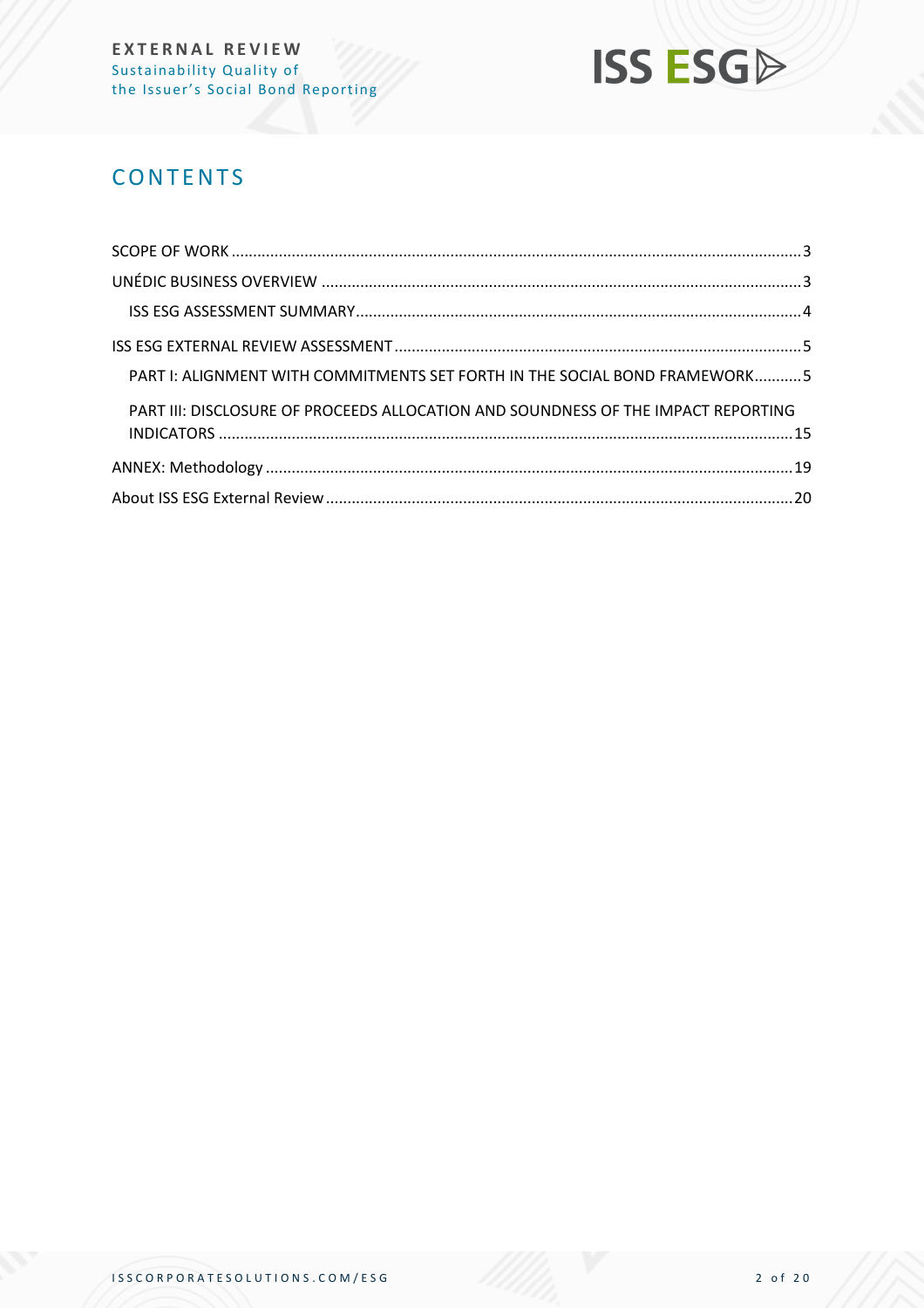## **ISS ESG**

## <span id="page-2-0"></span>SCOPE OF WORK

Unédic (the Issuer) commissioned ISS ESG to provide an External Review on its Social Bond Reporting by assessing:

- 1. The alignment of the Unédic's Social Bond Reporting 2020 with the commitments set forward in the Unédic Social Bond Framework (30.06.2020 version) assessed against the International Capital Market Association's (ICMA) Social Bond Principles (SBP) applicable at the date of publication of the Framework.
- 2. Unédic's Social Bond Reporting 2020 benchmarked against ICMA's Working Towards a Harmonized Framework for Impact Reporting (WTHFIR) for Social Bonds as of 06.2020.
- 3. The disclosure of proceeds allocation and soundness of reporting Indicators<sup>1</sup> whether the metrics align with best market practices and are relevant to the Social Bonds issued.

## <span id="page-2-1"></span>UNÉDIC BUSINESS OVERVIEW

Unédic, a paritarian management body, is a non-profit organization (association de loi 1901) whose mission of managing the Unemployment Insurance system is structured by the law.

Since 1958, the Unemployment Insurance system protects all private-sector workers and some public sector workers when they lose their employment. Unemployment Insurance pays them a benefit and promotes their return to work thanks to various assistance it provides. However, the Unemployment Insurance system is also a solidarity system since it mutualizes risk and proportionally better compensates the loss of a low salary than the loss of a high salary. The system also finances jobseekers' supplementary retirement credits and part of the budget of Pôle Emploi, which is the organization that provides job search support to jobseekers and responds to companies' recruitment needs.

Leveraging a wide range of expertise, Unédic advises the social partners which negotiate the unemployment insurance rules. Unédic secures both the rules, by drafting regulatory texts, and financing to ensure that benefits are paid. Unédic directs the payment of benefits alongside the public agencies (responsible for collecting contributions and paying benefits) and evaluates the unemployment insurance programs using indicators and studies. The social partners ensure that Unédic carries out its missions while observing the principles of diligence, neutrality, and transparency so that the Unemployment Insurance system may be managed in a responsible and exemplary way.

The payment of benefits (unemployment benefits, allowances, and participation in other social programs) represents over 90% of Unédic's expenditures. Its other expenditures allow for the financing of 77% of Pôle Emploi's budget, with the rest of that budget being financed by the French state.



Source: Unédic Social Bond Reporting 2020

<sup>&</sup>lt;sup>1</sup> ISS ESG's review does not follow auditing or assurance standards or guidelines. ISS ESG does not provide assurance on the information presented in Unédic Social Bond Reporting. ISS ESG solely conducted a review of the Use of Proceeds' allocation and impact reporting against ICMA's Working Towards a Harmonized Framework for Impact Reporting (WTHFIR) for Social Bonds'core principles and recommendations and criteria outlined in the Issuer's Framework.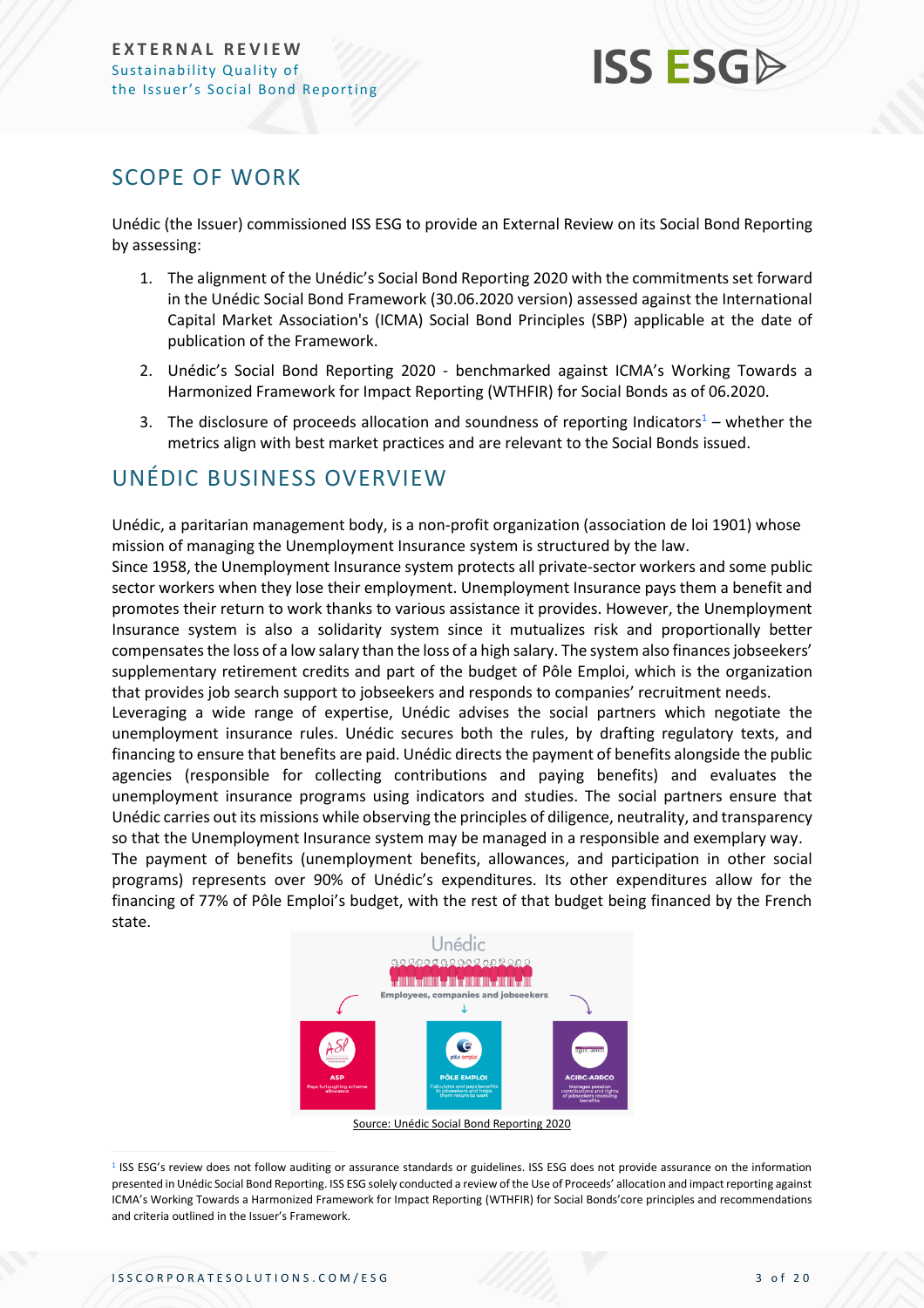## **ISS ESGA**

## <span id="page-3-0"></span>ISS ESG ASSESSMENT SUMMARY

| <b>REVIEW SECTION</b>                                                                                                                                           | <b>SUMMARY</b>                                                                                                                                                                                                                                                                                                                                                                                                                                                                                              | <b>EVALUATION</b> |
|-----------------------------------------------------------------------------------------------------------------------------------------------------------------|-------------------------------------------------------------------------------------------------------------------------------------------------------------------------------------------------------------------------------------------------------------------------------------------------------------------------------------------------------------------------------------------------------------------------------------------------------------------------------------------------------------|-------------------|
| Part 1<br><b>Alignment with</b><br>the Issuer's<br>commitments set<br>forth in the<br><b>Framework</b>                                                          | ISS ESG finds that Unédic's Social Bond Reporting meets the<br>commitments set forth in the Social Bond Framework.<br>The underlying issuances align with key requirements defined<br>by the Social Bond Principles <sup>2</sup> .                                                                                                                                                                                                                                                                          | <b>Aligned</b>    |
| Part 2:<br><b>Alignment with</b><br>the ICMA's<br><b>Working Towards</b><br>a Harmonised<br><b>Framework for</b><br><b>Impact Reporting</b><br>for Social Bonds | ISS ESG finds that the Social Bond Reporting is in line with<br>ICMA's Working Towards a Harmonised Framework for<br>Impact Reporting for Social Bonds.<br>Unédic has put in place a formal internal process to track the<br>proceeds and both the use of social bonds' proceeds, and the<br>expected social impacts are clearly identified and illustrated<br>thanks to relevant impact metrics.                                                                                                           | <b>Aligned</b>    |
| Part 3:<br>Disclosure of<br>proceeds<br>allocation and<br>soundness of<br>reporting<br><b>indicators</b>                                                        | ISS ESG finds that the allocation of the bond's proceeds has<br>been disclosed with a detailed breakdown across different<br>eligible schemes as proposed in the Framework.<br>The reporting indicators are relevant and align with the<br>reporting criteria set forth in the Issuer's Framework. The<br>indicators are material and quantitative. Data sourcing<br>methodologies and levels of granularity are disclosed<br>properly.<br>The outcome has been benchmarked against France's Gini<br>index. | <b>Positive</b>   |

<sup>2</sup> The Framework was assessed by ISS ESG as aligned with the Social Bond Principles on 30.06.2020. The Social Bond Principles version considered for the evaluation is the one from June 2020.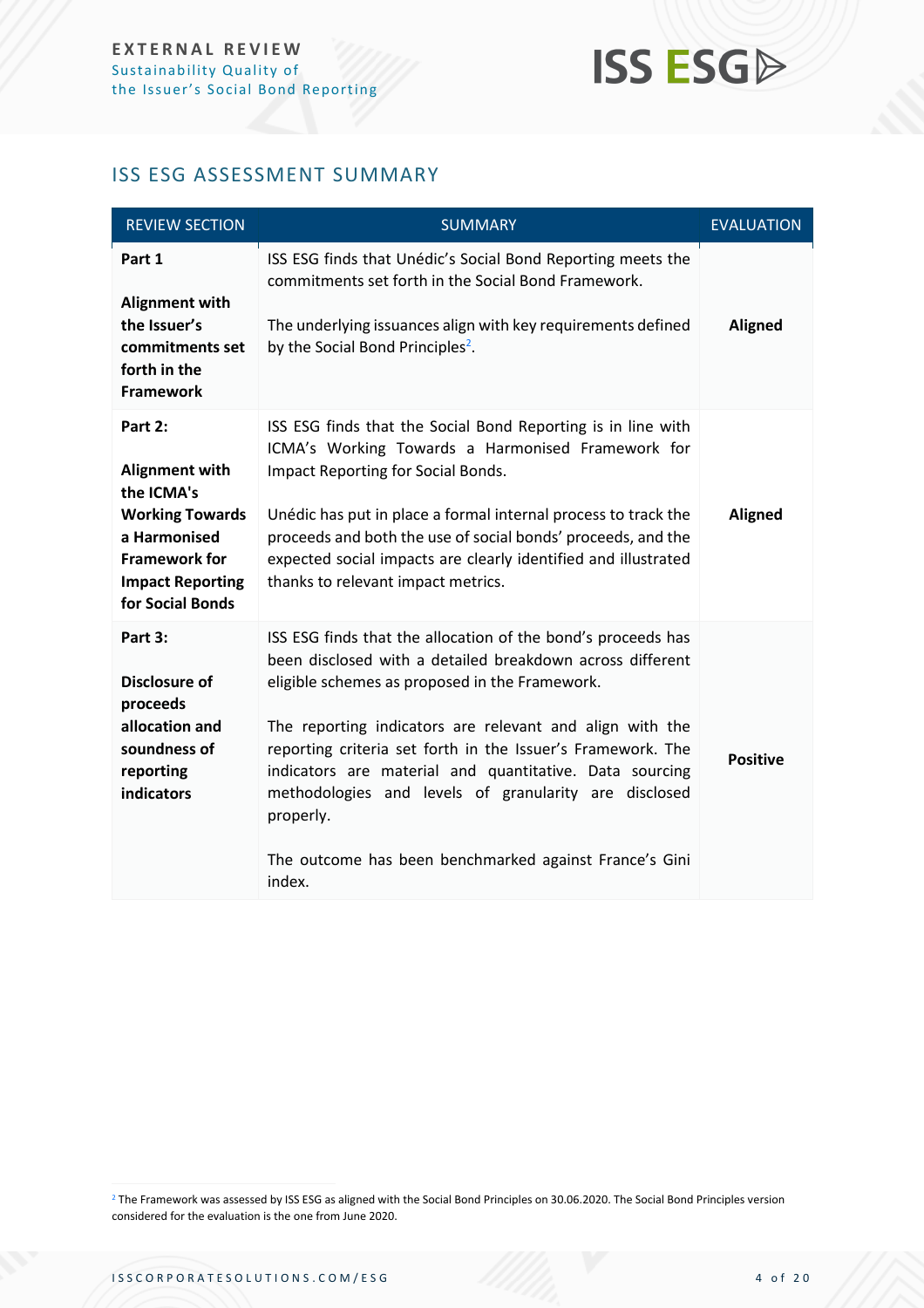## <span id="page-4-0"></span>ISS ESG EXTERNAL REVIEW ASSESSMENT

## <span id="page-4-1"></span>**PART I: ALIGNMENT WITH COMMITMENTS SET FORTH IN THE SOCIAL BOND FRAMEWORK<sup>3</sup>**

The following table presents ISS ESG's assessment of Unédic's Social Bond Reporting against the commitments set forth in its framework, which are based on the core requirements of the ICMA's Social Bond Principles as well as best market standards.

| <b>ICMA'S SOCIAL</b><br><b>BOND PRINCIPLES</b>                        | UNÉDIC'S SOCIAL BOND<br>FRAMEWORK 2020                                                                                                                                                                                                                                                                                                                                                                                                                                                        | UNÉDIC'S SOCIAL BOND REPORTING                                                                                                                                                                                                                                                             | <b>ALIGNMEN</b><br><b>TWITH</b><br><b>COMMITM</b><br><b>ENT</b> |
|-----------------------------------------------------------------------|-----------------------------------------------------------------------------------------------------------------------------------------------------------------------------------------------------------------------------------------------------------------------------------------------------------------------------------------------------------------------------------------------------------------------------------------------------------------------------------------------|--------------------------------------------------------------------------------------------------------------------------------------------------------------------------------------------------------------------------------------------------------------------------------------------|-----------------------------------------------------------------|
| 1. Use of Proceeds                                                    |                                                                                                                                                                                                                                                                                                                                                                                                                                                                                               |                                                                                                                                                                                                                                                                                            |                                                                 |
| 1.1. Alignment<br>with project<br>categories<br>defined by the<br>SBP | will<br>The<br>be<br>net<br>proceeds<br>exclusively allocated to finance<br>or refinance projects in the<br>following categories:<br>Protection                                                                                                                                                                                                                                                                                                                                               | In accordance with the eligibility<br>criteria established in the Framework,<br>the proceeds have been used to<br>finance or refinance projects in the<br>following categories:                                                                                                            |                                                                 |
| (socio-<br>economic<br>development,<br>access to basic<br>services)   | <b>Benefits</b><br>allowances<br>and<br>guaranteeing replacement<br>income to those who are<br>out of work involuntarily<br>(besides certain exceptions)<br>Contribution<br>to<br>beneficiaries'<br>pension<br>schemes<br>Support<br>Programmes<br>aimed<br>at<br>helping to return to work,<br>professional (re)integration,<br>skills<br>and<br>qualification<br>development,<br>re-<br>employment<br>training<br>or<br>Unédic's contribution to<br>Pôle<br>Emploi's<br>operating<br>budget | Socio-economic development:<br><b>Furloughing schemes</b><br>$\qquad \qquad \blacksquare$<br>Return-to-work allowance (ARE)<br>Validation of pension credits<br>Access to basic services:<br>Financing of Pôle Emploi's<br>operating budget<br>Return-to-work training<br>allowance (AREF) |                                                                 |

3 ISS ESG assessed the Unédic Social Bond Framework as aligned with the SBP (June 2020 version) as of 30.06.2020.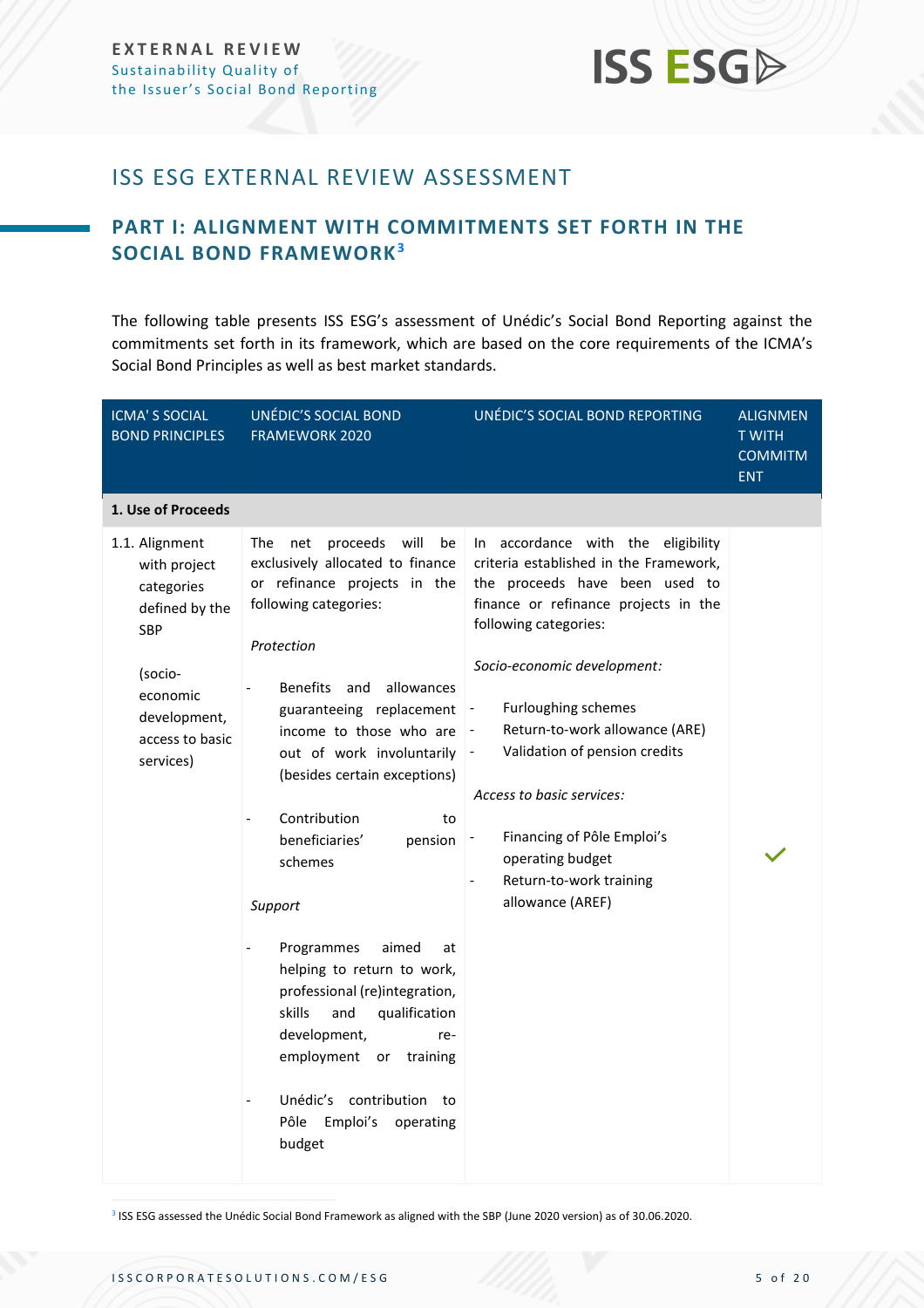

| 1.2. Sustainability<br>objectives<br>related to<br>project | Social objectives and benefits<br>are defined for each project<br>category in Unédic's Framework<br>(see also 1.1 above).                                                                                      | A detailed description of core social<br>impacts for each target area is available<br>in the report.                                                                                                                                                                                    |  |  |  |
|------------------------------------------------------------|----------------------------------------------------------------------------------------------------------------------------------------------------------------------------------------------------------------|-----------------------------------------------------------------------------------------------------------------------------------------------------------------------------------------------------------------------------------------------------------------------------------------|--|--|--|
| categories                                                 |                                                                                                                                                                                                                | Furloughing scheme: In response to<br>the Covid-19 crisis, this scheme has<br>been used extensively to cushion the<br>loss of business activities due to the<br>administrative and social restrictions<br>implemented by the public authorities<br>to limit the spread of the pandemic. |  |  |  |
|                                                            |                                                                                                                                                                                                                | Return-to-work<br>allowances<br>and<br>benefits:<br>Consisting<br>of<br>mainly<br>unemployment benefits (ARE, AREF)<br>which represent the core activity of the<br>scheme.                                                                                                              |  |  |  |
|                                                            |                                                                                                                                                                                                                | Some schemes protect against certain<br>situations<br>of<br>employment<br>loss,<br>assistance with retraining and support<br>for the resumption of work, whether it<br>is a paid or self-employed activity (CSP,<br>ARCE, etc.).                                                        |  |  |  |
|                                                            |                                                                                                                                                                                                                | Validation of pension credits: To avoid<br>gaps in pension scheme contributions<br>of<br>benefit<br>recipients,<br>Unédic<br>the<br>employer's<br>substitutes<br>contributions regarding supplementary<br>pension schemes.                                                              |  |  |  |
|                                                            |                                                                                                                                                                                                                | Functioning of Pôle Emploi: Unédic<br>supports the operating budget of Pôle<br>Emploi, which is the main operator of<br>the public employment service, to<br>all jobseekers to receive<br>enable<br>support and help in finding a job.                                                  |  |  |  |
| 1.3. Refinancing /<br>Financing                            | An amount equivalent to the<br>proceeds raised will be allocated<br>refinancing<br>financing<br>or<br>to<br>expenditures<br>identified<br>as<br>eligible<br>under<br>the<br>social<br>eligibility<br>criteria. | In 2020, Unédic issued six social bonds<br>for a total nominal amount of $E17bn$ .<br>The proceeds were fully allocated, with<br>€8.9bn to the furloughing scheme,<br>€6.8bn to ARE and AREF, €0.8bn to the<br>Pôle Emploi and €0.5bn to pension<br>credits.                            |  |  |  |
|                                                            | In the case of refinancing, the<br>lookback period will be capped<br>at 36 months before the date of<br>each social bond issuance.                                                                             | The share of refinancing was 0% (100%<br>financing), i.e. no lookback period was<br>applied.                                                                                                                                                                                            |  |  |  |
|                                                            | 2. Process for project evaluation and selection                                                                                                                                                                |                                                                                                                                                                                                                                                                                         |  |  |  |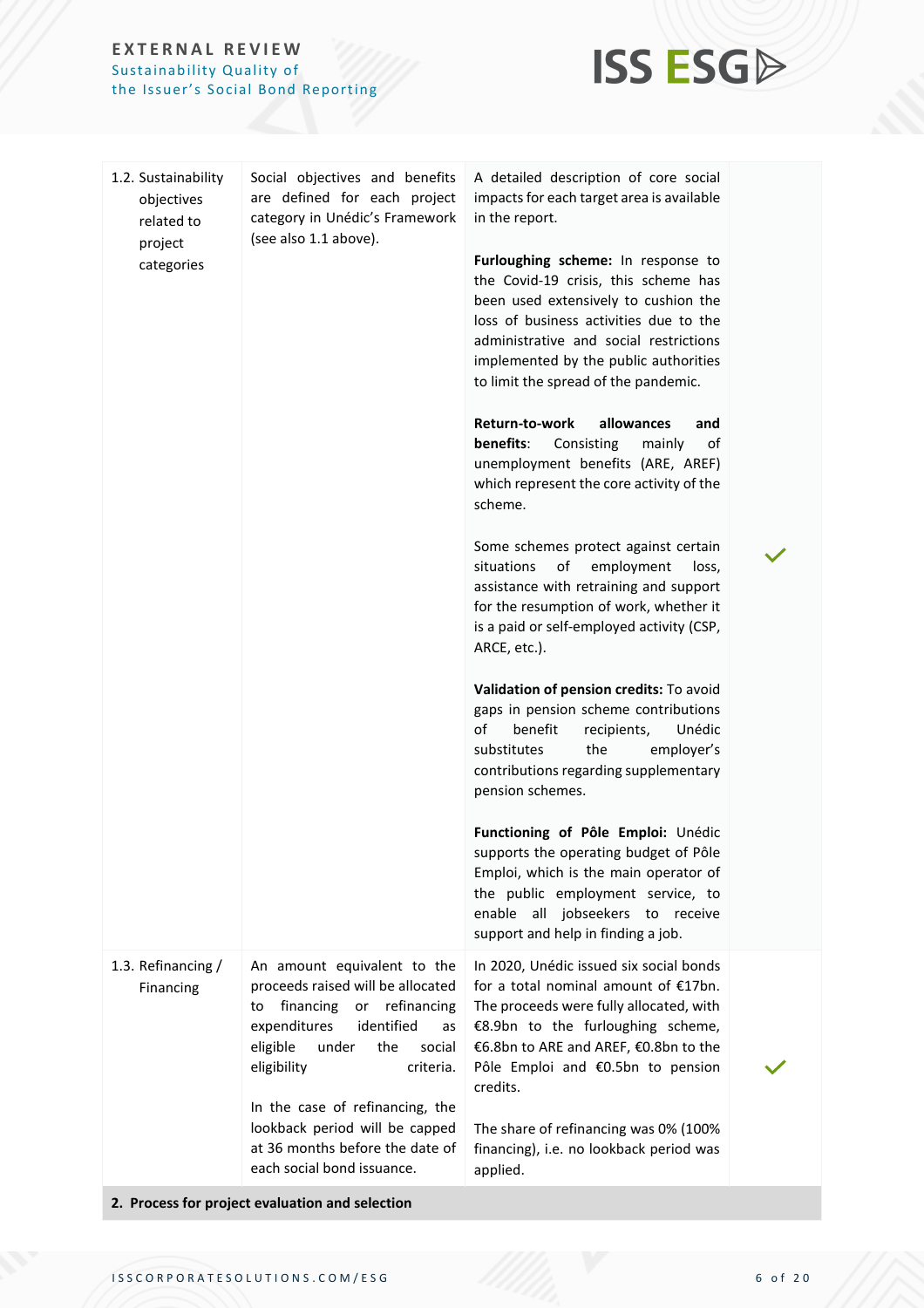

| 2.1 Defined and<br>transparent<br>criteria for<br>eligible social<br>projects                        | Unédic follows a transparent<br>process for the selection and<br>evaluation of eligible social<br>projects.<br>The process of selecting and<br>evaluating eligible expenditures<br>is based on the governance of<br>unemployment insurance<br>in<br>France and decrees relating to<br>the unemployment insurance<br>system. <sup>4</sup> These texts define, for<br>example, how workers who are<br>deprived of work can receive<br>compensation. | Eligibility criteria are based on the<br>unemployment insurance schemes.                                                                                                                                                                                                                                    |  |
|------------------------------------------------------------------------------------------------------|---------------------------------------------------------------------------------------------------------------------------------------------------------------------------------------------------------------------------------------------------------------------------------------------------------------------------------------------------------------------------------------------------------------------------------------------------|-------------------------------------------------------------------------------------------------------------------------------------------------------------------------------------------------------------------------------------------------------------------------------------------------------------|--|
| 2.2 Documented<br>process to<br>determine<br>whether<br>projects fit<br>within defined<br>categories | Unédic has set up a Social Bond<br>Committee which is responsible<br>for the governance of the social<br>bond framework.<br>The<br>Committee<br>will<br>meet<br>regularly in order to examine<br>and<br>approve<br>eligible<br>expenditures proposed by the<br>and<br>Finance<br>Treasury<br>Department in view of the<br>eligible categories.                                                                                                    | The<br>Social<br><b>Bond</b><br>Committee<br>is<br>responsible for the project evaluation<br>and project selection.                                                                                                                                                                                         |  |
| 2.3 Documented<br>process to<br>identify and<br>manage<br>potential ESG<br>risks                     | Unédic's Social Bond Committee<br>manages any change in relation<br>the<br>eligibility<br>criteria,<br>to<br>including to:<br>propose to replace certain<br>expenditures if they no<br>longer match the eligibility<br>criteria;<br>and<br>to<br>manage<br>any change<br>or<br>update to the social bond<br>framework.                                                                                                                            | Unédic<br>identifies<br>and<br>manages<br>perceived social and environmental<br>risks associated with the projects.<br>The eligibility criteria are guaranteed<br>by the management framework<br>applying to Unédic's partner operators<br>that provide services to workers,<br>businesses and job seekers. |  |
| 2.4 Information<br>responsibilitie<br>s and<br>accountability                                        | Unédic is managed by a Board of<br>Directors and a Bureau. These<br>bodies<br>the<br>manage<br>unemployment<br>insurance<br>system.                                                                                                                                                                                                                                                                                                               | The Social Bond Committee meets<br>regularly to verify alignment of<br>Unédic's Social Bond Framework with<br>ICMA's Social Bond Principles.                                                                                                                                                                |  |

<sup>4</sup> <https://www.legifrance.gouv.fr/affichTexte.do?cidTexte=JORFTEXT000038829574&categorieLien=id>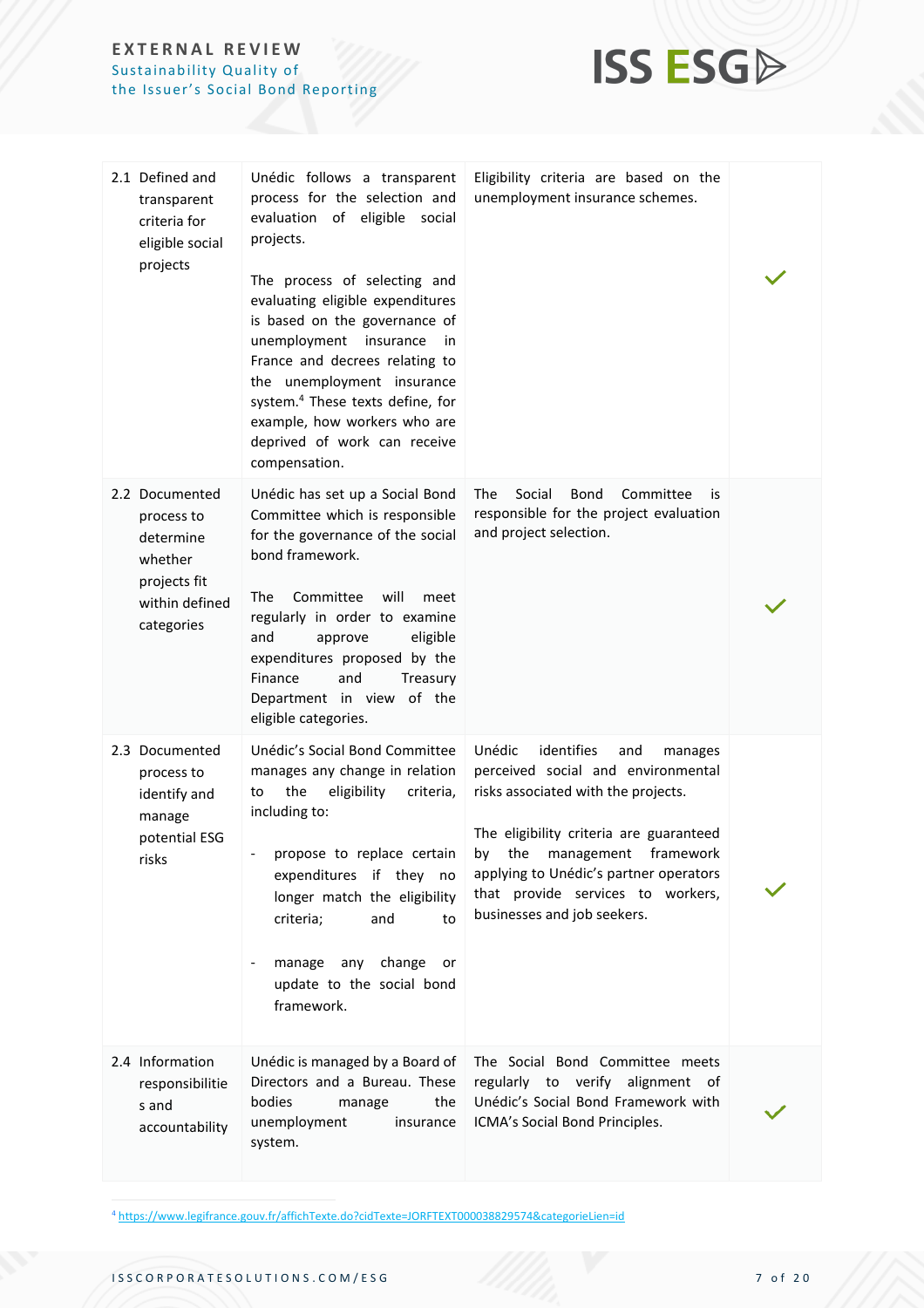

|                                                                                                                       | Unédic has set up a Social Bond<br>Committee which is responsible<br>for the governance of this social<br>bond framework.                                                                                                                                                                                                                                                                                                                                                                                                                      | Unédic's Bureau approves publications<br>concerning social bonds.<br>The Bureau is also the body responsible<br>for managing unemployment insurance                                                                                                                       |  |
|-----------------------------------------------------------------------------------------------------------------------|------------------------------------------------------------------------------------------------------------------------------------------------------------------------------------------------------------------------------------------------------------------------------------------------------------------------------------------------------------------------------------------------------------------------------------------------------------------------------------------------------------------------------------------------|---------------------------------------------------------------------------------------------------------------------------------------------------------------------------------------------------------------------------------------------------------------------------|--|
|                                                                                                                       |                                                                                                                                                                                                                                                                                                                                                                                                                                                                                                                                                | on a day-to-day basis.                                                                                                                                                                                                                                                    |  |
| 2.5 Stakeholder<br>involved in the<br>process                                                                         | At a minimum, the Social Bond<br>Committee is<br>made<br>up of<br>representatives of the finance<br>and treasury, studies & analysis,<br>information<br>and<br>and<br>communications departments. If<br>necessary other departments<br>may be invited to participate in<br>meetings.                                                                                                                                                                                                                                                           | Unédic's internal committee (finance<br>and treasury department, studies and<br>department<br>analysis<br>and<br>communication<br>department)<br>is<br>responsible for the governance of the<br>Social Bond Framework.                                                    |  |
| 3. Management of Proceeds                                                                                             |                                                                                                                                                                                                                                                                                                                                                                                                                                                                                                                                                |                                                                                                                                                                                                                                                                           |  |
| 3.1 Social Bond<br>proceeds<br>tracked in an<br>appropriate<br>manner                                                 | The proceeds raised through<br>each social bond issuance will be<br>managed by Unédic's Finance<br>and Treasury Department, and<br>an amount equivalent to the<br>proceeds raised will be allocated<br>finance<br>refinance<br>or<br>to<br>expenditures identified as being<br>eligible<br>under<br>the<br>social<br>eligibility criteria.<br>The Social Bond Committee will<br>allocation<br>monitor<br>the<br>of<br>will<br>proceeds<br>and<br>decide<br>annually about the earmarking<br>of<br>proceeds<br>eligible<br>to<br>disbursements. | The proceeds were fully allocated, with<br>€8.9bn financing to the furloughing<br>scheme, €6.8bn to ARE and AREF,<br>€0.8bn to the Pôle Emploi operating<br>budget and €0.5bn to pension credits.                                                                         |  |
| 3.2 Disclosure of<br>intended<br>types of<br>temporary<br>investment<br>instruments<br>for<br>unallocated<br>proceeds | The<br>aggregate<br>amount<br>оf<br>proceeds before allocation and<br>the<br>of<br>type<br>temporary<br>investment will be disclosed.<br>Unédic will use its best efforts to<br>allocate the proceeds raised for<br>eligible expenditures within no<br>more than 24 months after each<br>issuance.<br>Proceeds raised but not yet<br>allocated will be managed by<br>Unédic's treasury management<br>teams. They will be invested in<br>accordance<br>with<br>Unédic's                                                                         | Management of unallocated funds:<br>Liquid funds are invested in compliance<br>Unédic's<br>liquidity<br>buffer<br>with<br>management rules.<br>Temporary investments of the liquid<br>funds are made into responsible<br>investments and based on a best effort<br>basis. |  |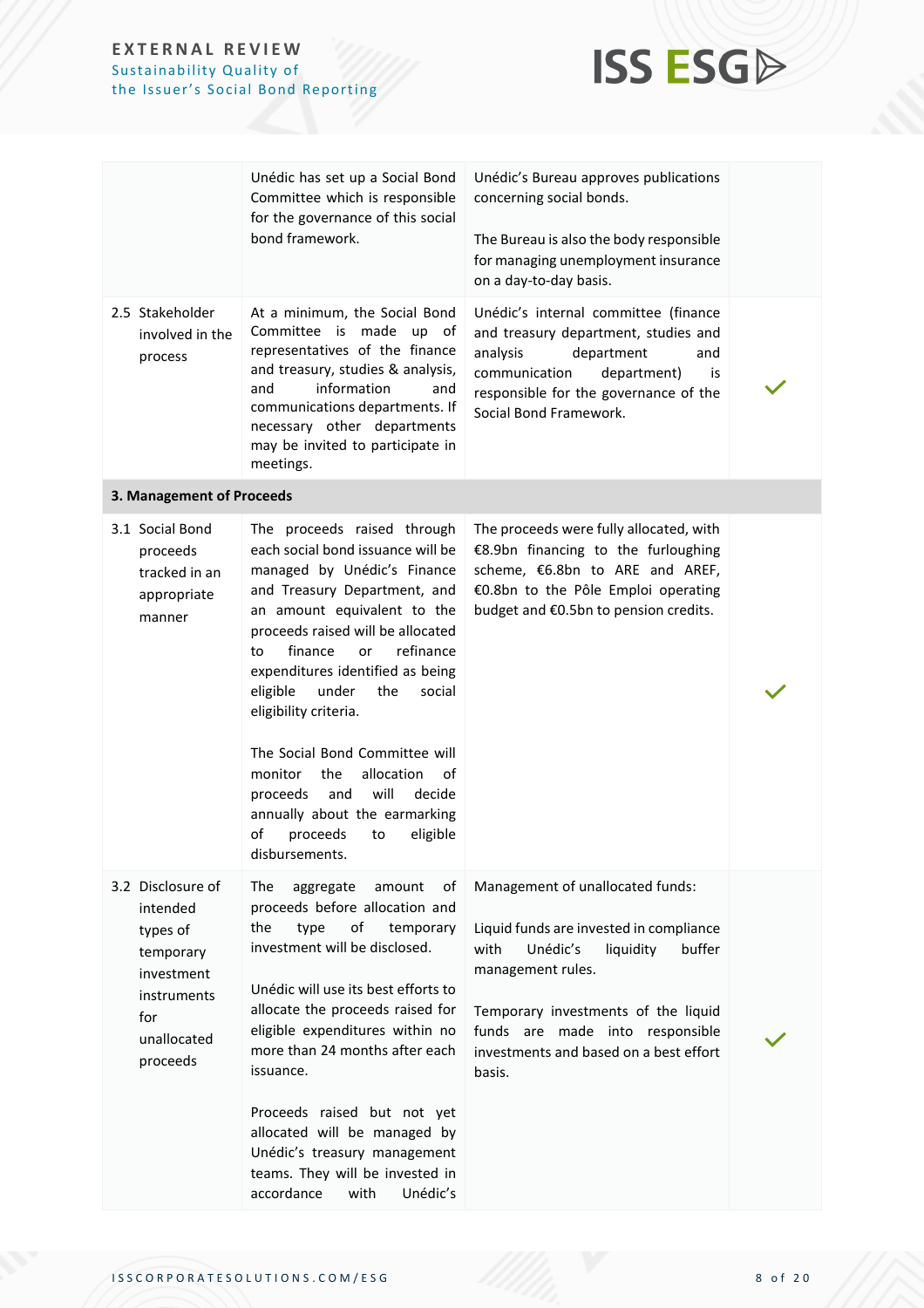

|                                                                         | liquidity<br>buffer<br>management<br>rules.<br>To the extent, it is possible to<br>diversify, and on a best effort<br>basis, the treasury management<br>teams will invest its liquid funds<br>in responsible investments.                                                                                                                                                                                                                                                                                                         |                                                                                                                                                                                                                                                                                                                                                                                                                  |  |
|-------------------------------------------------------------------------|-----------------------------------------------------------------------------------------------------------------------------------------------------------------------------------------------------------------------------------------------------------------------------------------------------------------------------------------------------------------------------------------------------------------------------------------------------------------------------------------------------------------------------------|------------------------------------------------------------------------------------------------------------------------------------------------------------------------------------------------------------------------------------------------------------------------------------------------------------------------------------------------------------------------------------------------------------------|--|
| 3.3 Disclosure of<br>portfolio<br>balance of<br>unallocated<br>proceeds | Unédic will produce a report on<br>its social bonds which<br>will<br>include<br>the<br>balance<br>of<br>unallocated proceeds.                                                                                                                                                                                                                                                                                                                                                                                                     | One hundred percent of the 2020's<br>Social Bond proceeds were allocated to<br>eligible expenses from the same year<br>(unallocated proceeds = 0%).                                                                                                                                                                                                                                                              |  |
| 4. Reporting                                                            |                                                                                                                                                                                                                                                                                                                                                                                                                                                                                                                                   |                                                                                                                                                                                                                                                                                                                                                                                                                  |  |
| 4.1 Formalisation<br>of monitoring<br>and reporting<br>processes        | Allocation and impact reports<br>will be submitted to the Social<br>Bond Committee for review and<br>approval.<br>They will be audited annually by<br>an external auditor selected by<br>Unédic until the proceeds are<br>fully allocated.                                                                                                                                                                                                                                                                                        | The allocation report was verified by<br>independent<br>entity.<br>an<br>The impact report will be reviewed and<br>validated<br>bv<br>the<br>Social<br>Bond<br>Committee.                                                                                                                                                                                                                                        |  |
| 4.2 Use of<br>proceeds<br>reporting                                     | Unédic will publish an annual<br>report on the allocation of the<br>proceeds, at least until the<br>proceeds are fully allocated and<br>in the event of any subsequent<br>significant<br>after<br>change<br>allocation.<br>Unédic said that it will report the<br>following<br>indicative<br>list<br>of<br>information:<br>The aggregate amount of<br>funds allocated to date; and<br>financing versus refinancing<br>share<br>The aggregate amount of<br>proceeds awaiting allocation<br>and the type of temporary<br>investment | Unédic has published<br>annual<br>an<br>allocation and impact report about its<br>2020 social bond issuances.<br>The section "allocation reporting" of<br>the Social Bond Reporting complies<br>with the pre-issuance commitment<br>expressed in the framework and with<br>the requirements defined in the SBP.<br>Further analysis of this section of the<br>report is displayed in Part III of this<br>report. |  |

ISSCORPORATESOLUTIONS.COM/ESG 9 of 20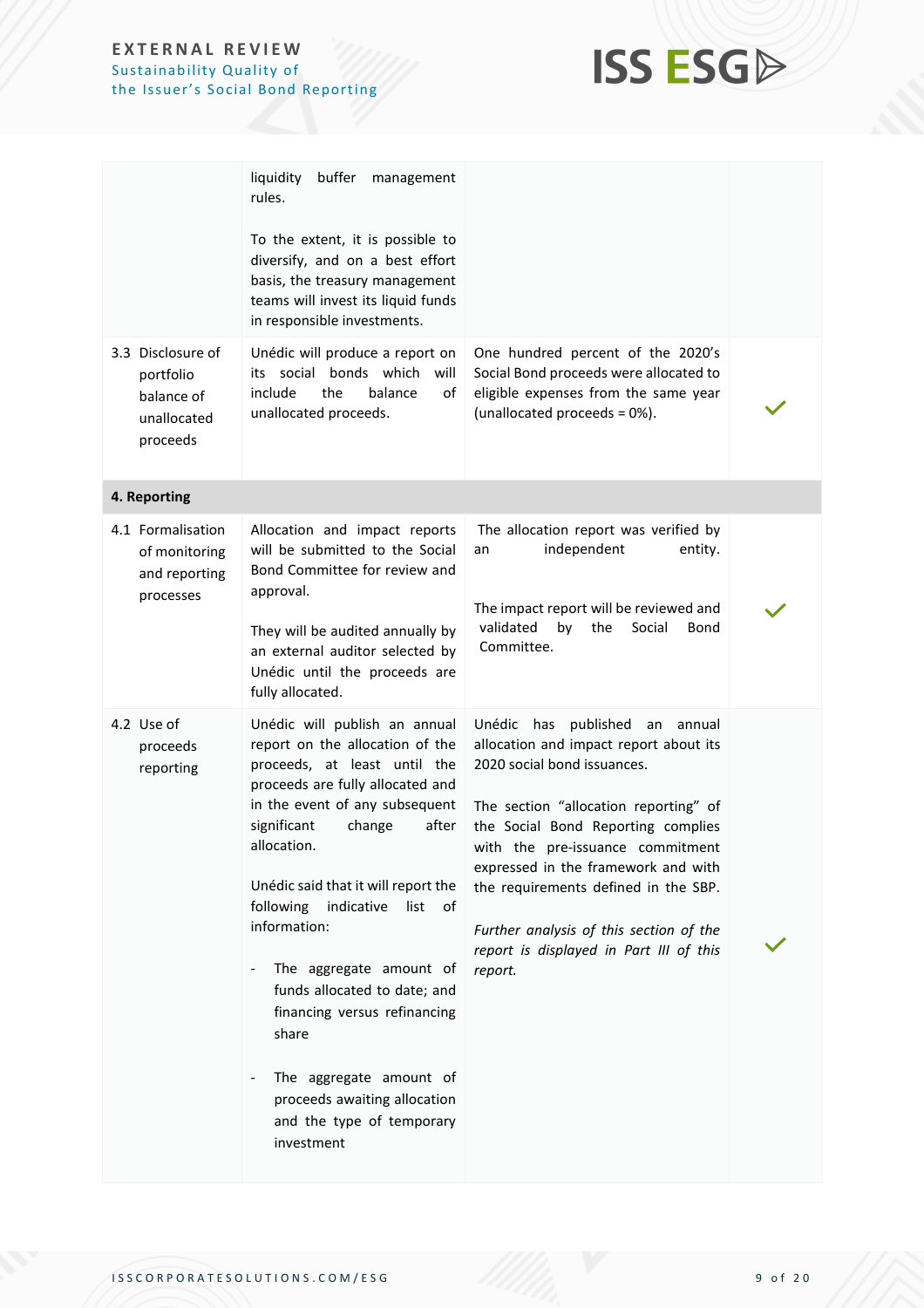

|                                                                      | The breakdown of funds by<br>eligible category and by<br>underlying<br>programme;<br>regarding programmes that<br>are co-financed with other<br>entities (e.g., the French<br>state),<br>the<br>percentage<br>financed by Unédic                                                                                                                                                                                                                                                                                                                                                                                                                                                                                                                                                                                                                                                                                                                                                                                  |                                                                                                                                                                                                                                                                                                                                                                                                                                                                                                                |  |
|----------------------------------------------------------------------|-------------------------------------------------------------------------------------------------------------------------------------------------------------------------------------------------------------------------------------------------------------------------------------------------------------------------------------------------------------------------------------------------------------------------------------------------------------------------------------------------------------------------------------------------------------------------------------------------------------------------------------------------------------------------------------------------------------------------------------------------------------------------------------------------------------------------------------------------------------------------------------------------------------------------------------------------------------------------------------------------------------------|----------------------------------------------------------------------------------------------------------------------------------------------------------------------------------------------------------------------------------------------------------------------------------------------------------------------------------------------------------------------------------------------------------------------------------------------------------------------------------------------------------------|--|
| 4.3 Impact<br>reporting                                              | Unédic<br>itself<br>commits<br>to<br>providing information about the<br>benefits and social impacts<br>which are reasonably tied to the<br>expenditures (re)financed with<br>the social bond until all proceeds<br>have been fully allocated.<br>Due to the systemic nature of<br>unemployment<br>insurance<br>programmes, employment data<br>in France and data on job<br>seekers and businesses can be<br>provided to give a general<br>perspective.<br>However, no direct causal link<br>can be made between the<br>programmes (re)financed with<br>the social bonds and more<br>macro-social<br>indicators.<br>Strategic performance indicators<br>defined<br>in<br>the<br>tripartite<br>conventions <sup>5</sup><br>between<br>the<br>French state, Unédic and Pôle<br>Emploi will serve as a basis for<br>the impact reports published in<br>regard to Unédic's social bond<br>issuances.<br>Examples of possible impact<br>indicators<br>provided<br>are<br>in<br>Unédic's<br>Social<br>Bond<br>Framework. | Among the indicators named in the<br>report are:<br>volume of paid hours year on<br>a)<br>year variation in %<br>number<br>of<br>b)<br>hours<br>under<br>compensated<br>furloughing<br>scheme<br>(in<br>millions)<br>οf<br>average<br>cost<br>C)<br>one<br>furloughed hour by sector of<br>activity in 2020 (in €)<br>monthly average number of<br>d)<br>benefit recipients<br>of<br>spread<br>e)<br>net<br>monthly<br>benefits paid in 2020<br>spread of the net replacement<br>f)<br>rate at the end of 2020 |  |
| 4.4 Means of<br>disclosure: where<br>the information is<br>published | The<br>allocation<br>and<br>impact<br>reporting will be available one<br>year after the issuance of the                                                                                                                                                                                                                                                                                                                                                                                                                                                                                                                                                                                                                                                                                                                                                                                                                                                                                                           | The report has been published on<br>Unédic's website.                                                                                                                                                                                                                                                                                                                                                                                                                                                          |  |

<sup>5</sup> [www.unedic.org/sites/default/files/2020-01/Convention\\_Tripartite\\_2019\\_signee\\_0.pdf](http://www.unedic.org/sites/default/files/2020-01/Convention_Tripartite_2019_signee_0.pdf)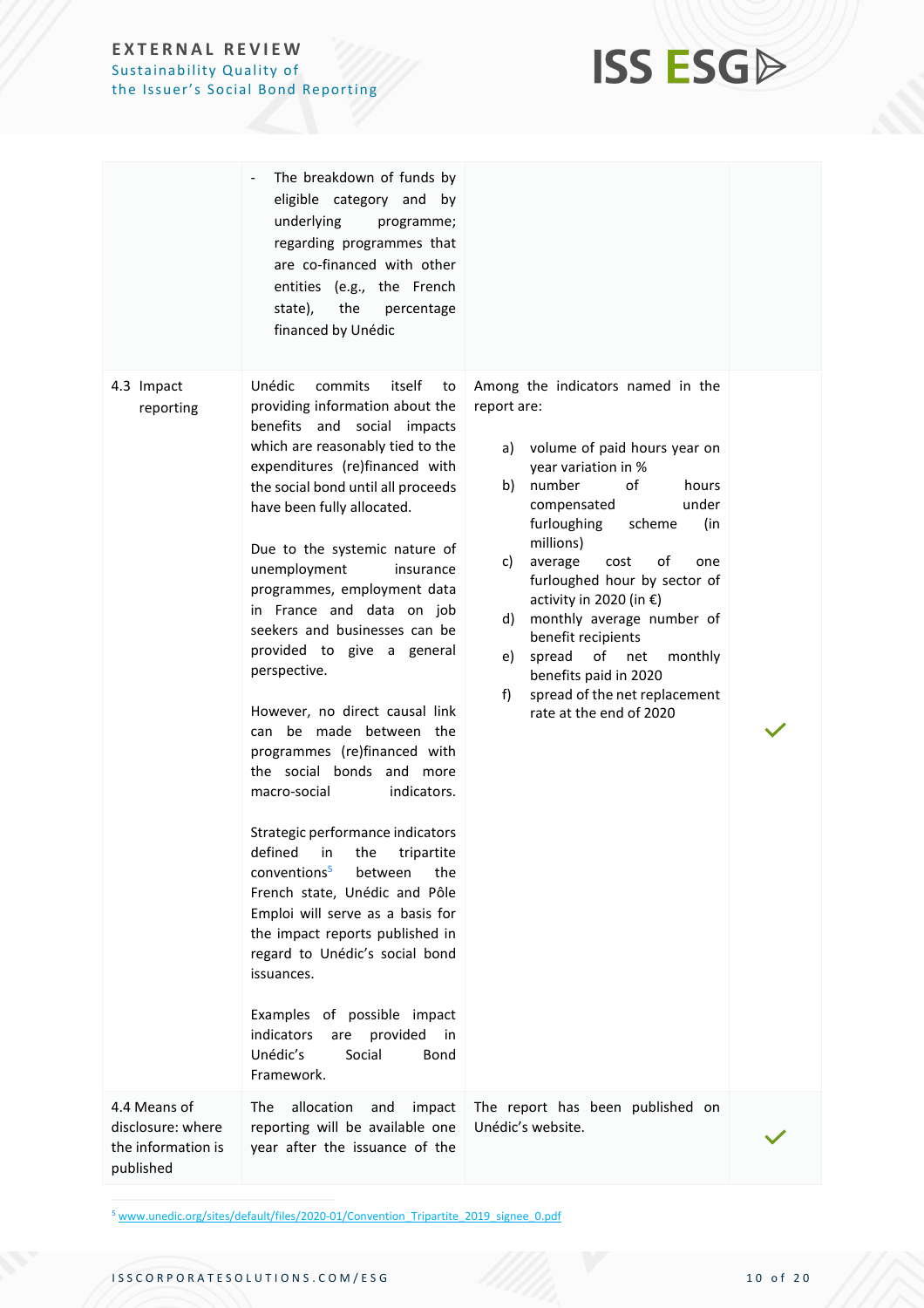

|                     | first social bond on Unédic's<br>website.                                                                                                                                                                                                                                                                                                                                                                                                                   |                                                                                                                                                                                                              |  |
|---------------------|-------------------------------------------------------------------------------------------------------------------------------------------------------------------------------------------------------------------------------------------------------------------------------------------------------------------------------------------------------------------------------------------------------------------------------------------------------------|--------------------------------------------------------------------------------------------------------------------------------------------------------------------------------------------------------------|--|
| 4.5 External review | Bond<br>Framework.<br>Each year and until the proceeds<br>have been fully allocated, an<br>independent auditor will verify<br>the following information on a<br>yearly basis:<br>Assignment of proceeds to<br>eligible<br>expenditures<br>Compliance of the financed<br>$\qquad \qquad \blacksquare$<br>eligible expenditures with<br>the eligibility criteria defined<br>in the Use of Proceeds and<br>Management of Proceeds<br>section of the framework. | A Second Party Opinion (SPO) ISS ESG has provided an SPO on<br>was issued for Unédic's Social   Unédic's Social Bond Framework.<br>An auditor has provided a limited<br>assurance regarding the allocations. |  |

*Opinion: ISS ESG finds that the Social Bond Reporting meets the general conditions set forth in Unédic's Social Bond Framework. Core principles, as defined by ICMA, have been considered in the Framework and have been transposed accordingly in the Social Bond Reporting.*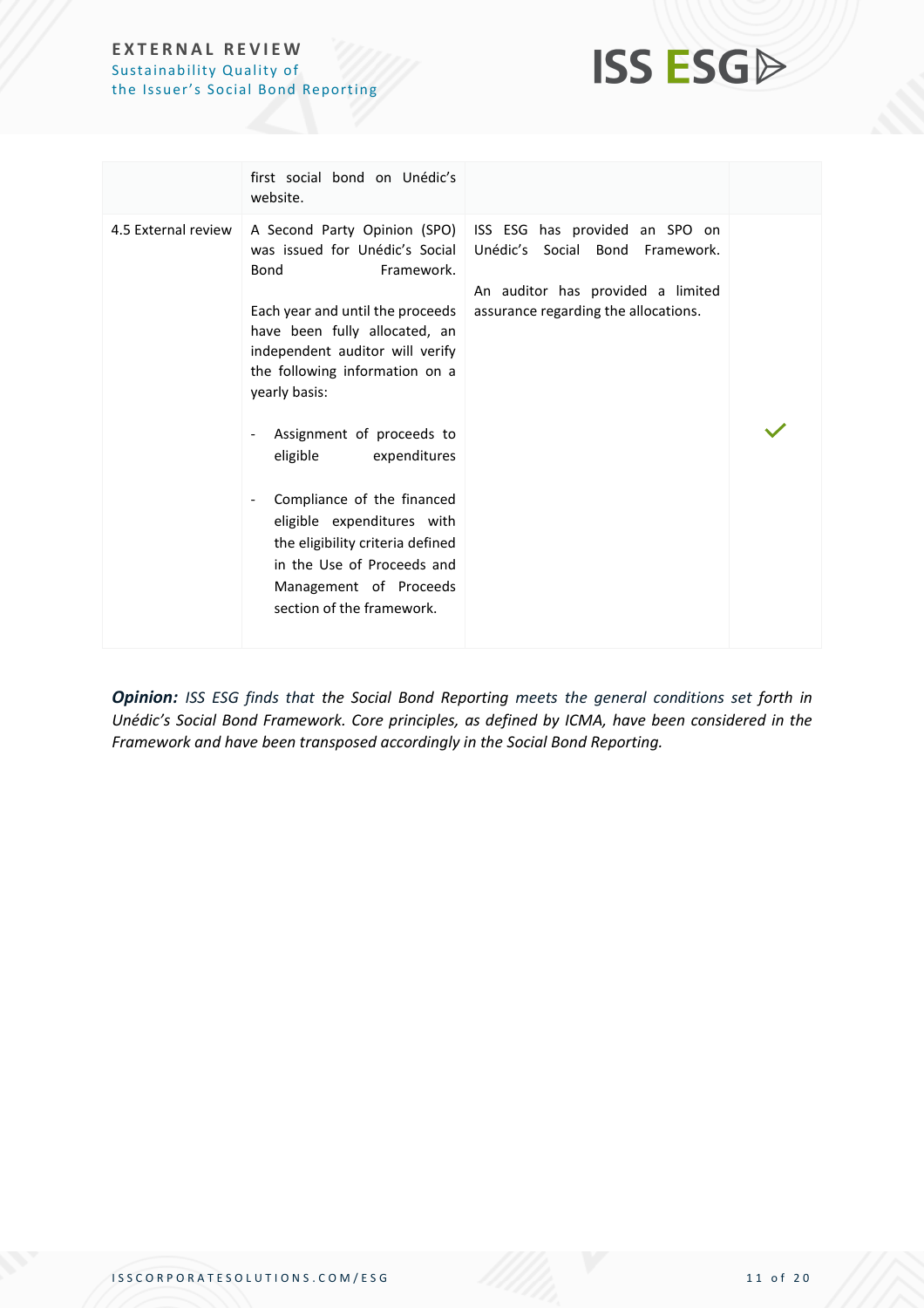## **PART II: ASSESSMENT AGAINST THE ICMA WORKING TOWARDS A HARMONIZED FRAMEWORK FOR IMPACT REPORTING FOR SOCIAL BONDS**

Reporting is a core component of the SBP. Social bond issuers are required to report on both the use of social bond proceeds, as well as the expected social impacts at least on an annual basis. The ICMA WTHFIR has been chosen as a benchmark for this analysis as it represents the most widely adopted principles for Impact Reporting.

The table below presents the findings of an ISS ESG assessment of the Unédic's Social Bond Reporting 2020 against ICMA WTHFIR for Social Bonds principles.

| <b>CORE PRINCIPLES</b>                                     |                                                                                                                                                                                                                                                                                                                                                                                                                                                                                                                           |                   |  |
|------------------------------------------------------------|---------------------------------------------------------------------------------------------------------------------------------------------------------------------------------------------------------------------------------------------------------------------------------------------------------------------------------------------------------------------------------------------------------------------------------------------------------------------------------------------------------------------------|-------------------|--|
| <b>ICMA WTHFIR</b>                                         | Unédic Social Bonds Reporting 2020                                                                                                                                                                                                                                                                                                                                                                                                                                                                                        | <b>ASSESSMENT</b> |  |
| Formal internal process for<br>tracking the proceeds       | The methodology for allocation eligible expenditures is<br>based on Unédic's 2020 Income statement. The eligibility<br>criteria are guaranteed by the management framework<br>(defined by the French constitution, the French law,<br>French decrees and conventions) applying to Unédic's<br>partner operators that provide services to workers,<br>businesses and job seekers. The Social Bond Committee<br>examines and approves the eligible social bond financing<br>on a regular basis, and at least every quarter. |                   |  |
| Reporting on an annual<br>basis                            | Unédic has committed itself to publishing an annual<br>report until all the funds have been allocated. Unédic<br>reports on both the allocation of the proceeds of the<br>social bonds in the allocation of funds raised section and<br>the expected social impacts in the impact assessment<br>section.                                                                                                                                                                                                                  |                   |  |
| Allocation of the proceeds<br>to social project categories | Unédic has selected four schemes funded by the proceeds<br>from the issuance of the Social Bonds:<br>Return-to-work allowance<br>1.<br>Furloughing scheme<br>2.<br>3.<br>Contribution to the functioning of Pôle Emploi<br>Contribution<br>credits<br>4.<br>to<br>pension<br>for<br>Unemployment insurance recipients                                                                                                                                                                                                     |                   |  |
| Target population                                          | For each scheme, Unédic has provided the conditions for<br>benefitting from the scheme and the number of<br>beneficiaries in 2020.                                                                                                                                                                                                                                                                                                                                                                                        |                   |  |
| and/or<br>Output, outcome<br>impact of projects            | Output indicators have been developed by the issuer. The<br>issuer uses statistical data provided by an external source<br>(INSEE, FNA) providing country-wide information for<br>measuring the outcome of some schemes on paid<br>working hours, on the replacement rate, on the private-                                                                                                                                                                                                                                |                   |  |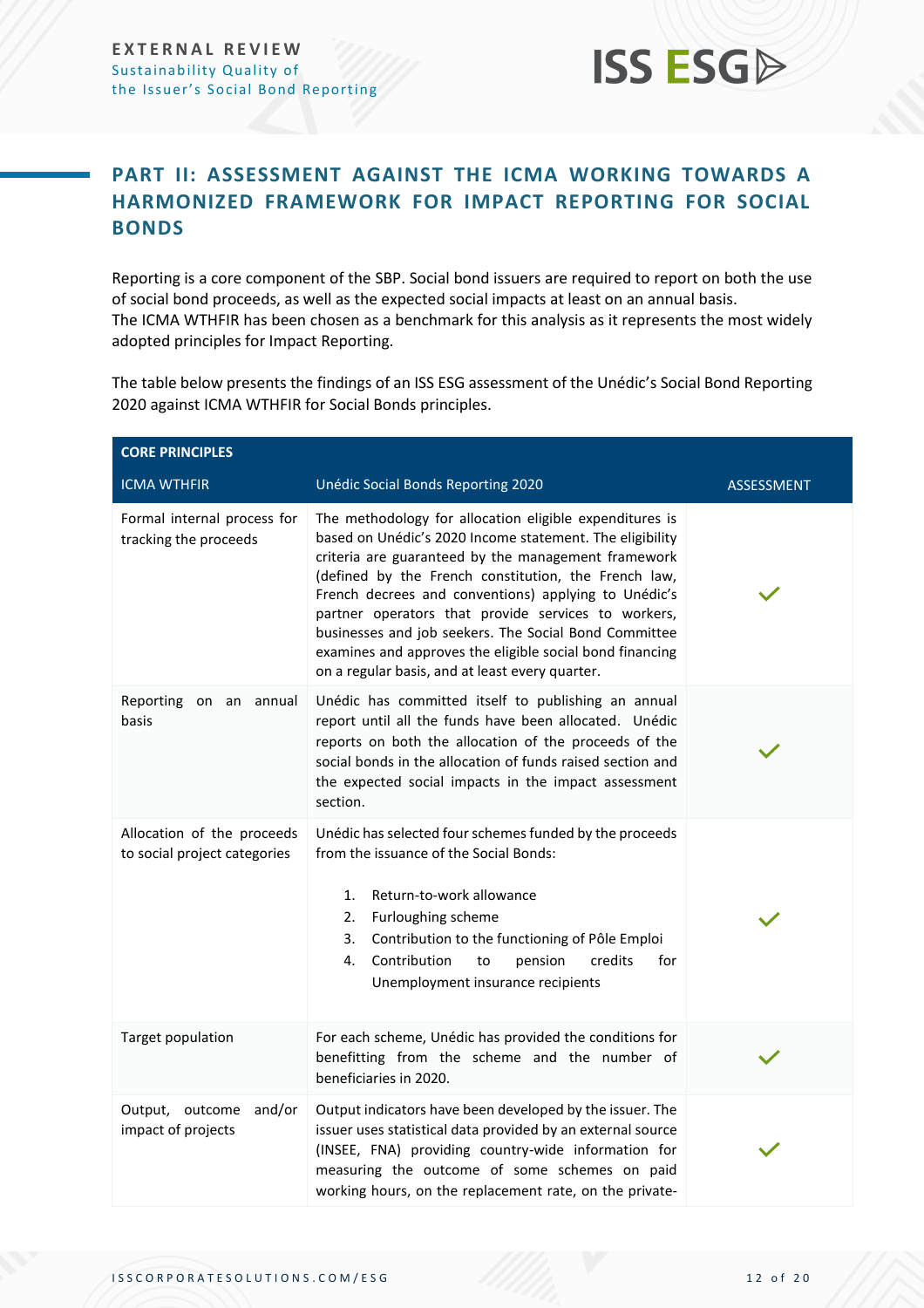

sector employment rate and on the coverage rate for job seekers in France. However, Unédic does not provide impact indicators for the contribution to jobseeker's pension credit scheme.

Illustrate the expected social impact made possible as a result of projects to which social bond proceeds have been allocated.

Use output, outcome, and/or impact metrics relevant for their projects and utilize existing indicator lists and catalogue

The Social Bond issuance proceeds in 2020 resulted mainly in absorbing the fall in activity due to the health crisis and activity restrictions during lockdowns and cushioned the economic impact, especially in the most affected sectors (accommodation and food services, construction and other services activities). Unédic's Impact and Allocation Reporting includes

outcome metrics related to the sociology of the beneficiaries (gender, age, socio-professional category, qualifications), use of scheme by sector and by the size of establishment. The report also includes impact metrics such as the coverage rate of job seekers or France's Gini index for example.

| <b>RECOMMENDATIONS</b>                                                                                                                                                                                                                                                              |                                                                                                                                                                                                                                                                                                                                                                                                                                                                                                                                                                                                                                                                                               |                   |
|-------------------------------------------------------------------------------------------------------------------------------------------------------------------------------------------------------------------------------------------------------------------------------------|-----------------------------------------------------------------------------------------------------------------------------------------------------------------------------------------------------------------------------------------------------------------------------------------------------------------------------------------------------------------------------------------------------------------------------------------------------------------------------------------------------------------------------------------------------------------------------------------------------------------------------------------------------------------------------------------------|-------------------|
| <b>ICMA WTHFIR</b>                                                                                                                                                                                                                                                                  | Report-name                                                                                                                                                                                                                                                                                                                                                                                                                                                                                                                                                                                                                                                                                   | <b>ASSESSMENT</b> |
| Be transparent about projects with<br>partial eligibility                                                                                                                                                                                                                           | There is no project with partial eligibility                                                                                                                                                                                                                                                                                                                                                                                                                                                                                                                                                                                                                                                  | N/A               |
| Provide<br>background<br>the<br>on<br>methodology and assumptions used for<br>the calculation of social<br>impact<br>indicators                                                                                                                                                     | Unédic<br>provides<br>background<br>the<br>on<br>methodology for calculation of social impact<br>indicators that could be based on an efficiency<br>analysis over a program (i.e. total furloughing<br>scheme expenditure vs. decline in activity), on<br>longitudinal monitoring of beneficiaries (i.e.<br>number of establishments having made a claim,<br>number of salaried employment furloughed,<br>and number of hours compensated under the<br>scheme and based on satisfaction surveys (i.e<br>survey of jobseekers who updated their<br>situation with Pôle Emploi). Unédic provides the<br>sourcing of the data and the assumptions used<br>for the calculation of the indicators. |                   |
| In case the expected impacts of<br>different project components may not<br>be reported separately, issuers may<br>the<br>attribute<br>results<br>to<br>each<br>component based on their relative<br>share in<br>the<br>related<br>financing,<br>disclosing the attribution approach | The expected impacts of each scheme can be<br>reported separately.                                                                                                                                                                                                                                                                                                                                                                                                                                                                                                                                                                                                                            | N/A               |
| Explain the methodology used to<br>determine the share of eligible project                                                                                                                                                                                                          | Unédic reports the total eligible expenditure<br>and the allocated expenditure for each scheme.                                                                                                                                                                                                                                                                                                                                                                                                                                                                                                                                                                                               |                   |

ISSCORPORATESOLUTIONS.COM/ESG 13 of 20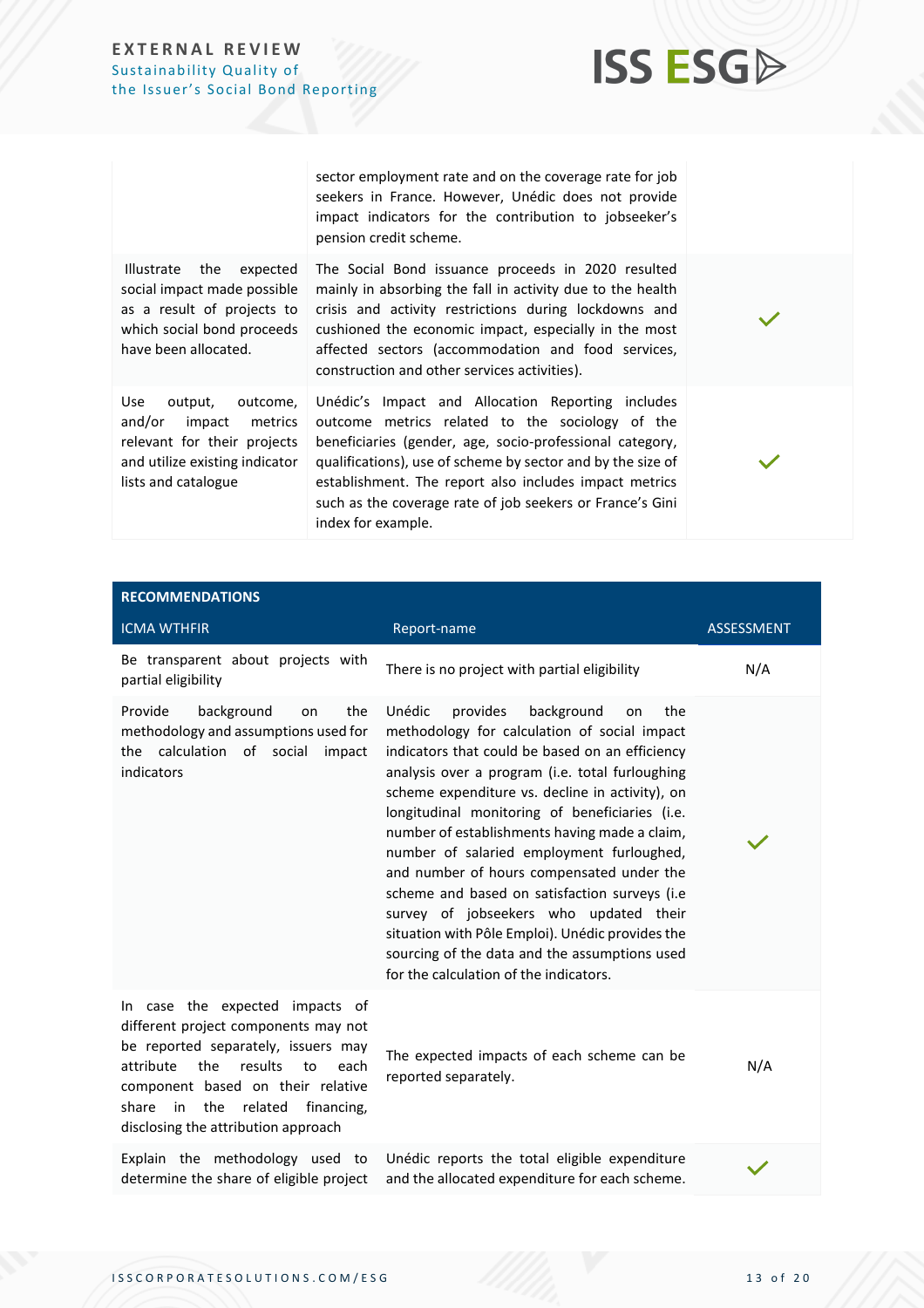

| financing being applied to impact<br>calculation                                                                 |                                                                                                                                                                                                                                                                                                                                                       |     |
|------------------------------------------------------------------------------------------------------------------|-------------------------------------------------------------------------------------------------------------------------------------------------------------------------------------------------------------------------------------------------------------------------------------------------------------------------------------------------------|-----|
| Collaborate with experts if reporting<br>the estimated lifetime impacts and/or<br>project economic life in years | There is no reporting on the estimated lifetime<br>impacts and project economic life in years.                                                                                                                                                                                                                                                        | N/A |
| Ex-post verification of specific projects                                                                        | There is no ex-post verification of specific<br>projects.                                                                                                                                                                                                                                                                                             | N/A |
| Define and disclose the period and<br>process for including projects in their<br>report                          | The entire proceeds have been allocated to<br>social assets. No modification (removal or<br>additional projects) of the portfolio is planned.<br>However, ISS ESG notes that as for the<br>furloughing scheme, by nature of the program,<br>there is a potential recovery of undue payments<br>that could lead to a modification of the<br>portfolio. | N/A |
| Indicate the timing of disbursements                                                                             | Unédic indicates the year of disbursements in<br>the allocation table.                                                                                                                                                                                                                                                                                |     |

*Opinion: ISS ESG finds that the Social Bond Reporting 2020 follows the ICMA Working Towards a Harmonized Framework for Impact Reporting for Social Bonds' core principles and key recommendations. The issuer provides transparency on the level of expected reporting as well as on the frequency, scope and duration, aligned with best market practices. Unédic puts in place a formal internal process for tracking the proceeds and has clearly reported on social bonds' use of proceeds as well as on the expected social impacts thanks to various impact metrics.*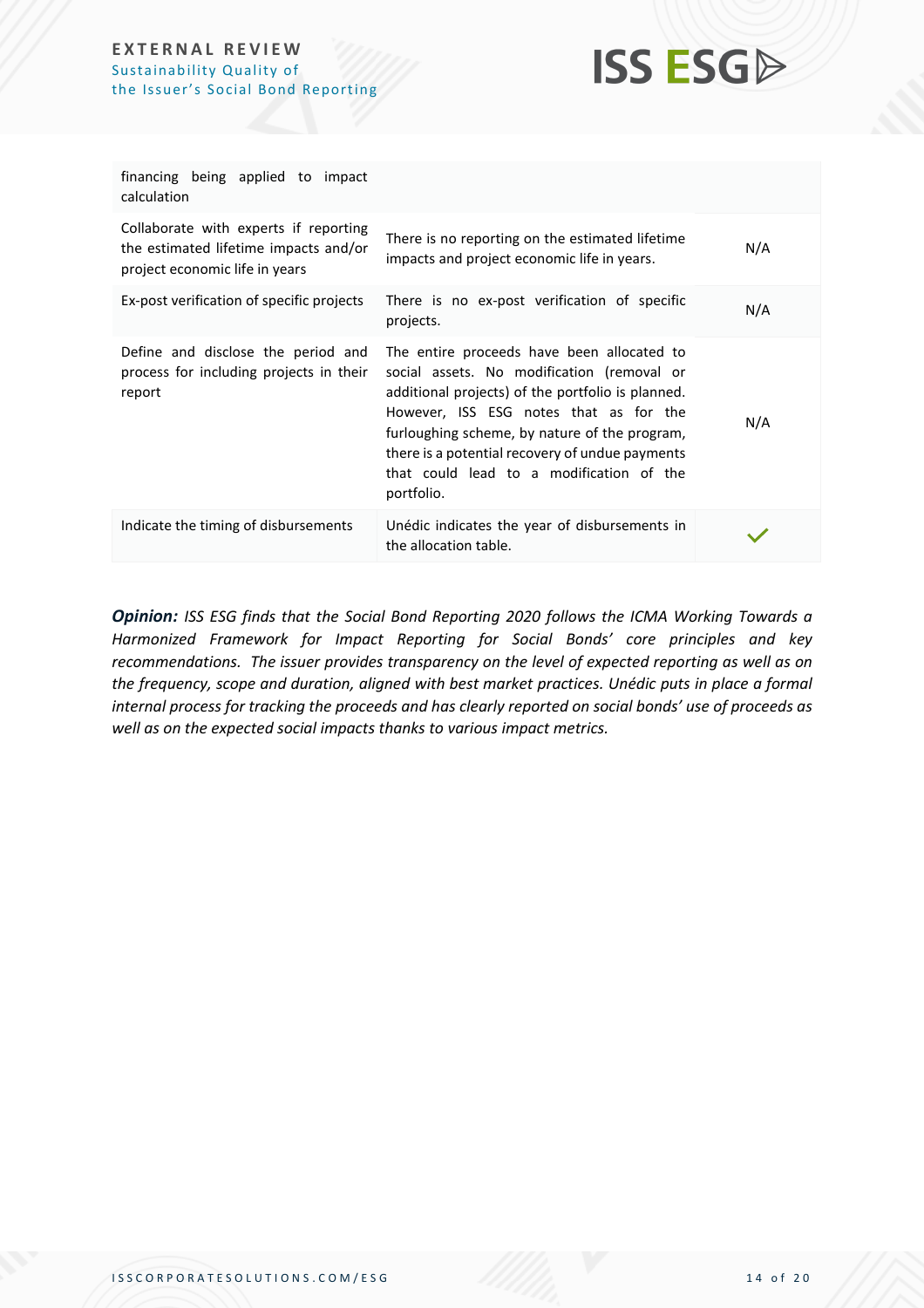## **ISS ESG**

## <span id="page-14-0"></span>**PART III: DISCLOSURE OF PROCEEDS ALLOCATION AND SOUNDNESS OF THE IMPACT REPORTING INDICATORS**

**Methodology note**: *ISS ESG's review does not follow auditing or assurance standards or guidelines. ISS ESG does not provide assurance on the information presented in Unédic Social Bond Reporting 2020. ISS ESG solely conducted a review of the use of proceeds' allocation reporting against ICMA's* WTHFIR *for Social Bonds core principles, recommendations and best market practice.* 

#### Use of Proceeds Allocation

ISS ESG notes that it has not verified or audited the allocation reporting and thus cannot provide any assurance on its soundness. ISS ESG solely conducted a review of the use of proceeds' allocation reporting against ICMA Social Bond Principles' core recommendations on the level, scope and information to be provided in the allocation reporting.

Use of proceeds allocation reporting is key to putting the reported impacts into perspective with the amount of investments allocated to the respective use of proceeds' categories. The use of proceeds' allocation reporting occurred within one year from the issuance, after full allocation of the proceeds.

#### Proceeds allocated to Eligible Projects

The proceeds' allocation is broken down at the project category level, in a granular way thanks to the breakdown by type of schemes. Investors are broken down by investor type, ESG score and geographic area.

ISS ESG finds that the allocation report section of the Social Bond Reporting of Unédic aligns with best market practices by providing information on:

- The characteristics of the social bonds issued (nominal amount, spread over the OAT and yield);
- The total amount of proceeds in million euros allocated to each scheme and to the underlying program, as the case may be;
- The share of proceeds allocated to each scheme and to the underlying program, as the case may be;
- The share of schemes' expenditure financed by the Social Bonds;
- The number of investors broken down by ESG score for each Social Bond issuance; and
- The amount allocated by ESG score for each Social Bond issuance.

ISS ESG notes that 100% of the use of proceeds are allocated to financing, and thus 0% to refinancing.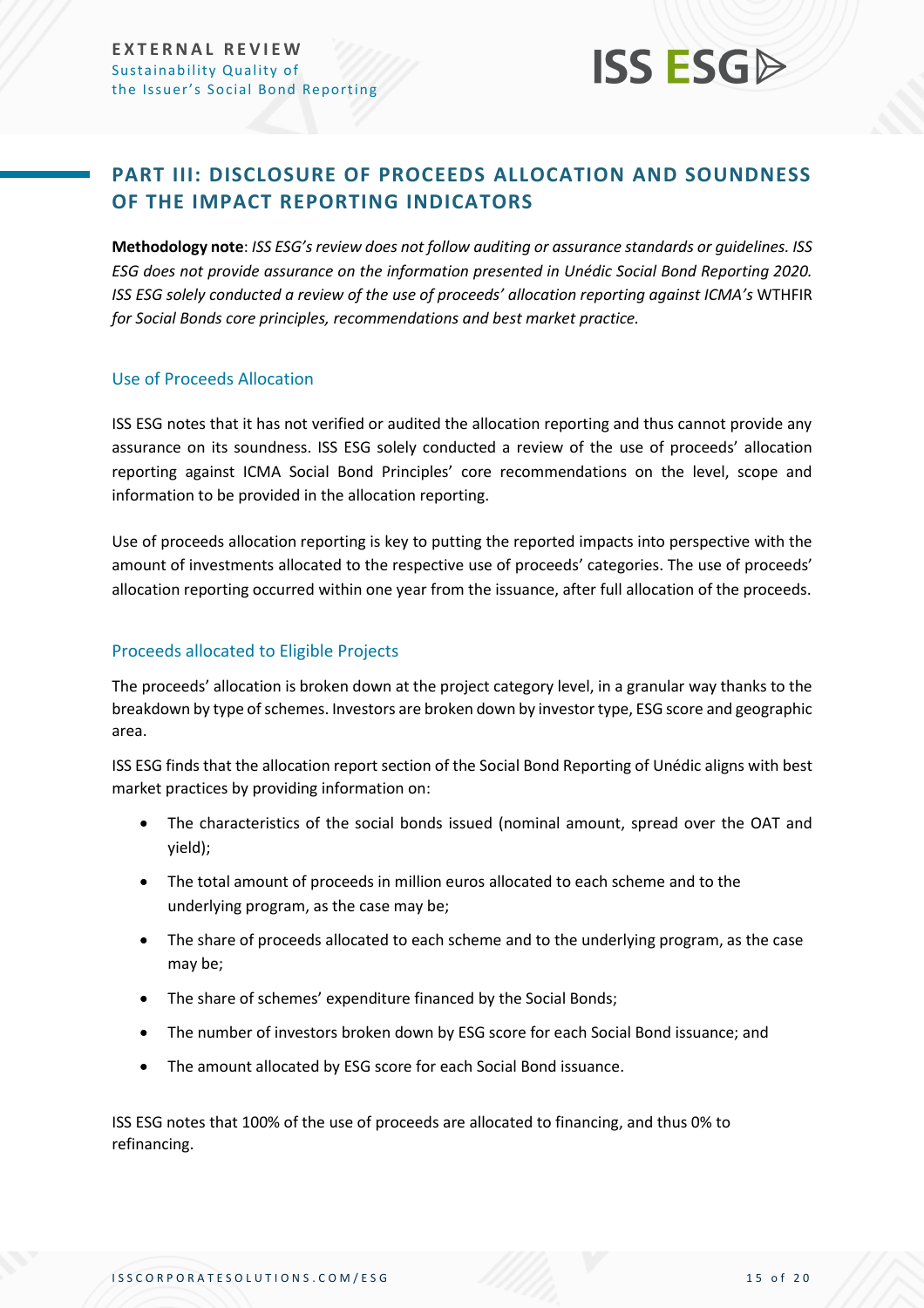

#### Impact Reporting Indicators

ISS ESG finds that the impact indicators used by the Social Bond Reporting 2020 of Unédic align with best market practices using ICMA's recommended metrics in the Working Towards a Harmonized Framework for Impact Reporting. The issuer measures and discloses relevant indicators for each of the use of proceeds' category.

The table below presents an assessment conducted by ISS ESG referring to key recommendations of the ICMA Working Towards a Harmonized Framework for Impact Reporting for Social Bonds.

| <b>ELEMENT</b>                                                                | <b>ASSESSMENT</b>                                                                                                                                                                                                                                                                                                                                                                                                                                                                                                                                                                                                                                                                                                                                                                                                                                                                                                                                                                                                                                                                                                                                                                                                                                                                                                                                                                                                                                                                                                                        |  |
|-------------------------------------------------------------------------------|------------------------------------------------------------------------------------------------------------------------------------------------------------------------------------------------------------------------------------------------------------------------------------------------------------------------------------------------------------------------------------------------------------------------------------------------------------------------------------------------------------------------------------------------------------------------------------------------------------------------------------------------------------------------------------------------------------------------------------------------------------------------------------------------------------------------------------------------------------------------------------------------------------------------------------------------------------------------------------------------------------------------------------------------------------------------------------------------------------------------------------------------------------------------------------------------------------------------------------------------------------------------------------------------------------------------------------------------------------------------------------------------------------------------------------------------------------------------------------------------------------------------------------------|--|
| <b>Relevance of</b><br>impact indicator                                       | The impact indicators chosen by the issuer for this bond are the following:<br>a) Share of Unédic funding for administratively closed sectors and other<br>cases heavily impacted by the crisis or for unprotected sectors<br>b) Economic activity rate in % (estimation)<br>Volume of paid hours year on year variation in %<br>c)<br>Number of hours compensated under furloughing scheme in millions<br>d)<br>Furloughing scheme by sector of activity in % of total furloughing<br>e)<br>scheme allowance<br>Average cost of one furloughed hour by sector of activity in $\epsilon$<br>f<br>Change in production volume and in paid working hours by sector of<br>g)<br>activity in %<br>Change in volume of paid hours by the French department<br>h)<br>Monthly average number of ARE allowance in employment and not in<br>i)<br>employment in %<br>Spread of net monthly benefits<br>j)<br>k) Spread of the net replacement rate<br>Coverage rate of jobseekers in %<br>$\vert$ )<br>m) Number of young people that benefited from Pôle Emploi's assistance<br>n) France's Gini Index <sup>6</sup><br>These indicators are quantitative and material to the Use of Proceeds<br>categories financed through this bond and in line with the recommendations<br>from the ICMA WTHFIR for Social Bonds. The metrics provide a good indication<br>and understanding of the funding impact, and some are in line with sample<br>social indicators from Annex A of the ICMA WTHFIR for Social Bonds (jobs<br>created and/or retained). |  |
| <b>Data sourcing</b><br>and<br>methodologies of<br>quantitative<br>assessment | For the impact indicators, the issuer uses publicly available statistics provided<br>by public institutions in France such as INSEE. In addition, the data is sourced<br>from ASP and FNA extranet systems as well as from Pôle Emploi's surveys. The<br>data is then processed by Unédic that could aggregate data, exclude some<br>categories, and define the period. Unédic also clearly defines the scope of each<br>indicator.                                                                                                                                                                                                                                                                                                                                                                                                                                                                                                                                                                                                                                                                                                                                                                                                                                                                                                                                                                                                                                                                                                      |  |

 $6$  The Gini index measures the extent to which the distribution of income (or, in some cases, consumption expenditure) among individuals or households within an economy deviates from a perfectly equal distribution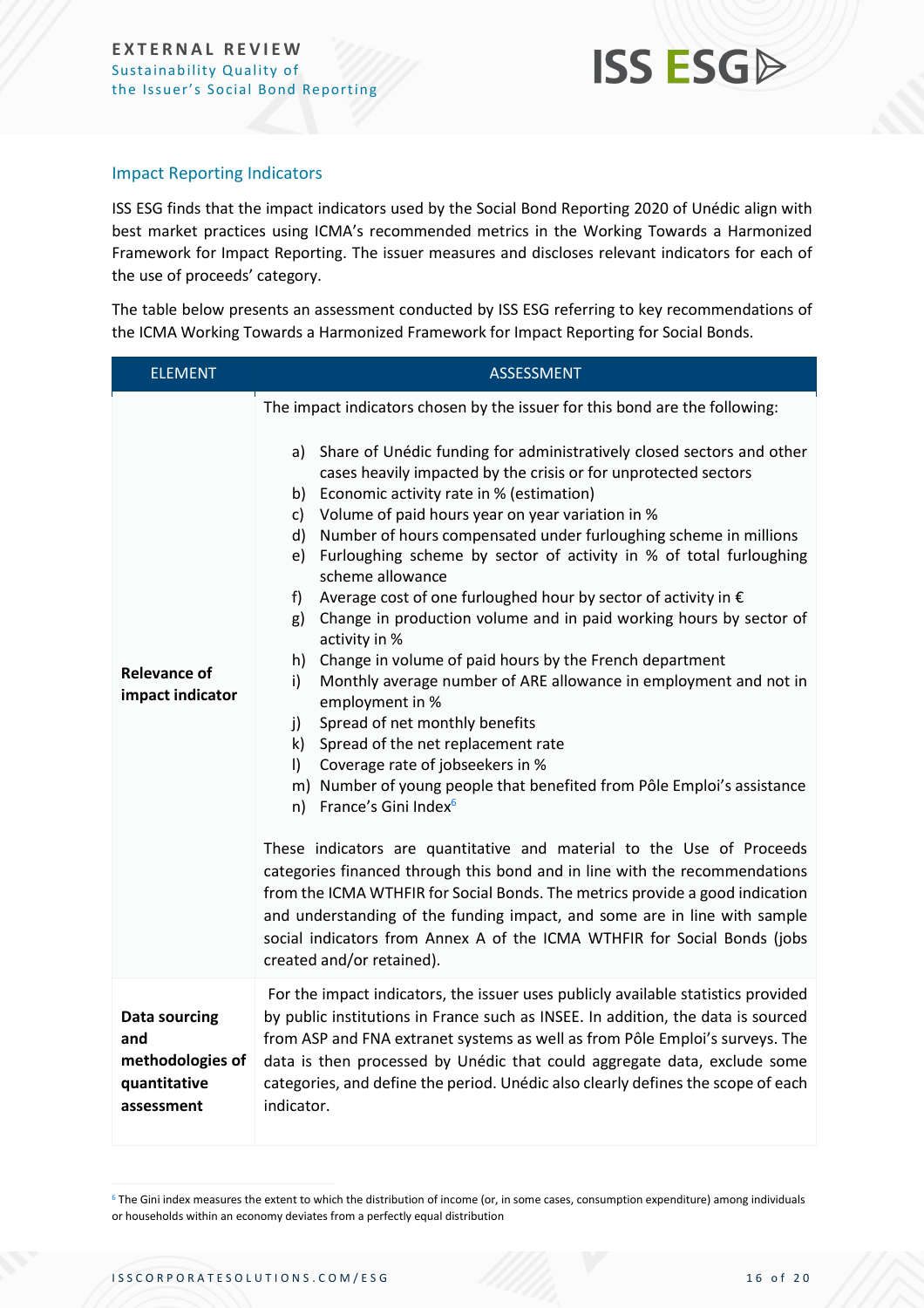

|                              | To measure the social impacts of the various schemes, Unédic conducted<br>longitudinal monitoring of beneficiaries, efficiency analysis over some time and<br>satisfaction survey of job seekers.                                                        |  |
|------------------------------|----------------------------------------------------------------------------------------------------------------------------------------------------------------------------------------------------------------------------------------------------------|--|
| <b>Baseline</b><br>selection | The issuer is reporting with absolute figures without considering a<br>baseline. Complex recalculations have been avoided.<br>The impact data is compared to France's Gini index, to assess the impact of the<br>furloughing scheme on the poverty rate. |  |
| Scale and<br>granularity     | The impact data is presented at the Use of Proceed category level for the<br>indicator(s).                                                                                                                                                               |  |

#### High-level mapping of the impact indicators with the UN Sustainable Development Goals

Based on the project categories financed and refinanced by the bonds as disclosed in the Unédic's social bond reporting, the impact indicator(s) adopted by Unédic for its Social Bonds can be mapped to the following SDGs, according to the ICMA "A High -Level Mapping to the Sustainable Development Goals"<sup>7</sup>.

| <b>IMPACT INDICATORS</b>                                                                                                                              | SUSTAINABLE DEVELOPMENT GOALS           |
|-------------------------------------------------------------------------------------------------------------------------------------------------------|-----------------------------------------|
| Inclusion (unemployed, vulnerable groups)                                                                                                             |                                         |
| i.<br>Number of young people that<br>benefited from Pôle Emploi's<br>assistance                                                                       |                                         |
| ii.<br>Spread of the net replacement rate<br>(decile)                                                                                                 | NO<br>Poverty                           |
| iii.<br>Number of hours compensated<br>under furloughing scheme<br>in<br>millions                                                                     |                                         |
| Share of Unédic funding for<br>iv.<br>administratively closed sectors and<br>other cases heavily impacted by the<br>crisis or for unprotected sectors |                                         |
| <b>Prevent and alleviate</b>                                                                                                                          |                                         |
| unemployment/Employment generation                                                                                                                    | <b>DECENT WORK AN</b><br>ECONOMIC GROWT |
| The coverage rate of jobseekers in %<br>i.<br>Activity rate in % (estimation)<br>ii.<br>iii. Furloughing scheme by sector of activity<br>in $%$       |                                         |

<sup>7</sup> [https://www.icmagroup.org/assets/documents/Regulatory/Green-Bonds/June-2020/Mapping-SDGs-to-Green-Social-and-Sustainability-](https://www.icmagroup.org/assets/documents/Regulatory/Green-Bonds/June-2020/Mapping-SDGs-to-Green-Social-and-Sustainability-Bonds-2020-June-2020-090620.pdf)[Bonds-2020-June-2020-090620.pdf](https://www.icmagroup.org/assets/documents/Regulatory/Green-Bonds/June-2020/Mapping-SDGs-to-Green-Social-and-Sustainability-Bonds-2020-June-2020-090620.pdf)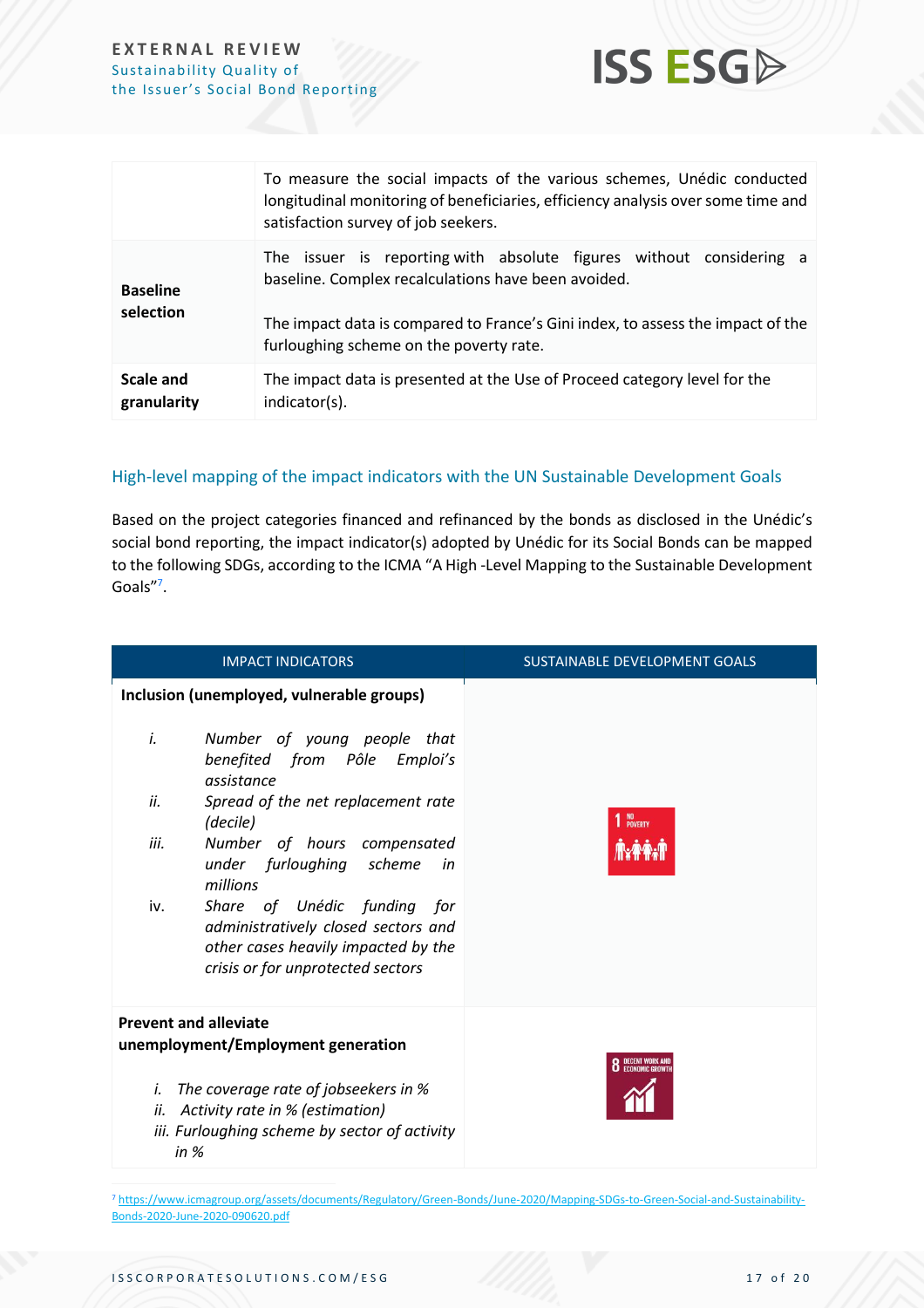

| iv. Average cost of one furloughed hour by<br>sector of activity in $\epsilon$<br>v. Change in production volume and in paid<br>vi. working hours by sector of activity in %<br>vii. Change in volume of paid hours by<br>department<br>viii. Share of<br>Unédic funding<br>for<br>administratively closed sectors and other<br>cases heavily impacted by the crisis or for<br>unprotected sectors |                      |
|----------------------------------------------------------------------------------------------------------------------------------------------------------------------------------------------------------------------------------------------------------------------------------------------------------------------------------------------------------------------------------------------------|----------------------|
| Assisting individuals with their professional<br>(re)-integration<br>The monthly average number of ARE allowance<br>in employment and not in employment in %                                                                                                                                                                                                                                       | QUALITY<br>EDUCATION |
| <b>Reduction of income inequality</b><br>France's Gini Index<br>Spread of net monthly benefits paid                                                                                                                                                                                                                                                                                                |                      |

At the time of the publication of Unédic's Social Bond Reporting, the impact indicators were still under development. Those presented in this reporting represent a preliminary first set of options. Unédic will further develop the impact indicators in the next year and update them at the next reporting.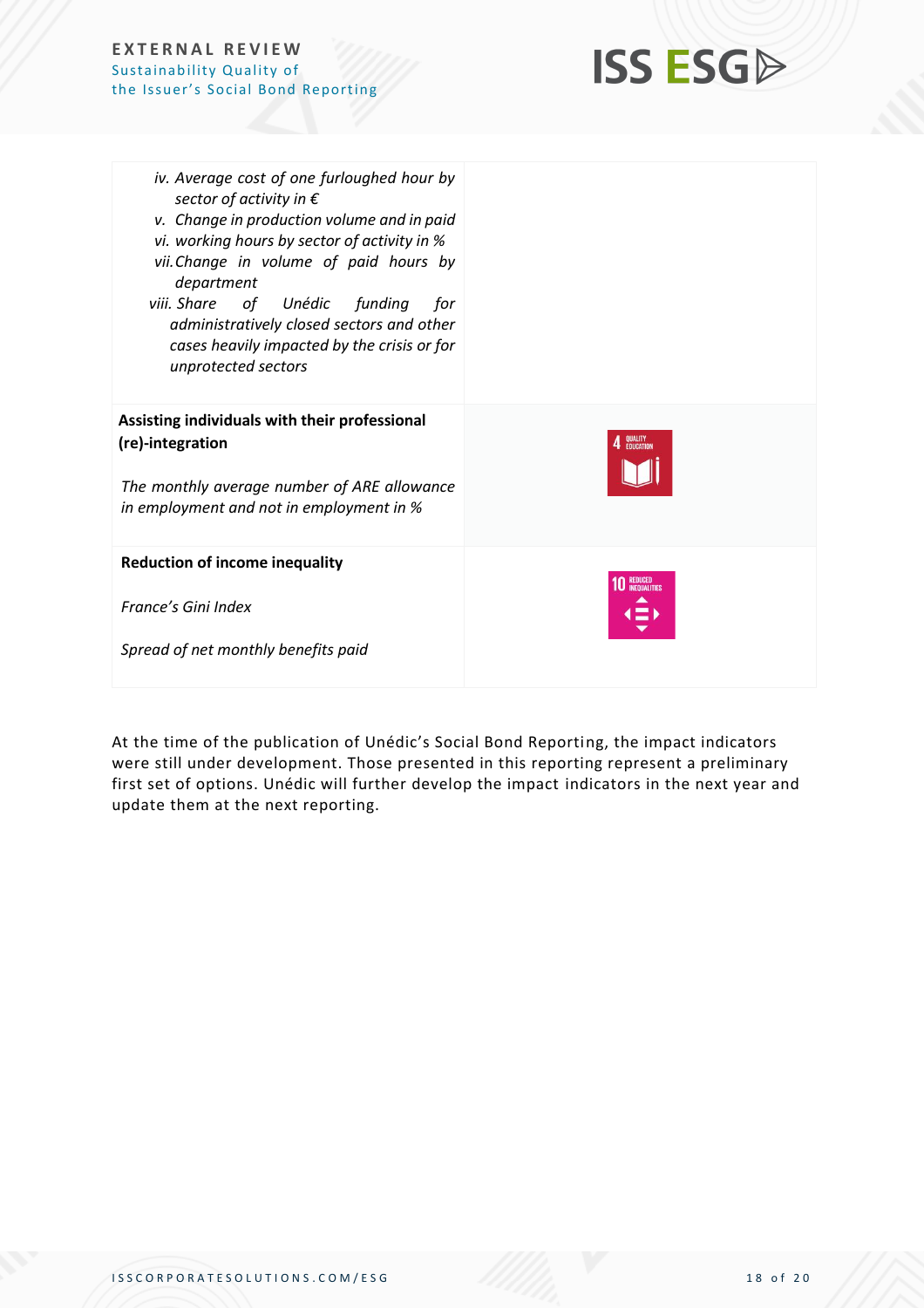

#### DISCLAIMER

- 1. Validity of the External Review: As long as no material changes are undertaken by the issuer to its Social Bond Reporting 2020 as of 09.03.2022
- <span id="page-18-0"></span>2. ISS ESG uses a proprietary methodology to assess the post-issuance reports. In doing so, we adhere to standardized procedures to ensure consistent quality of responsibility research worldwide. In addition, we conduct External Reviews solely based on data provided by the issuer.
- 3. We would, however, point out that we do not warrant that the information presented in this External Review is complete, accurate, or up to date. Any liability on the part of ISS ESG in connection with the use of this External Review, the information provided in them, and the use thereof shall be excluded. In particular, we point out that the verification of the compliance with the selection criteria is based solely on random samples and documents submitted by the issuer.
- 4. All statements of opinion and value judgments given by us do not in any way constitute purchase or investment recommendations. In particular, the External Review is no assessment of the economic profitability and creditworthiness of a bond but refers exclusively to the social and environmental criteria mentioned above.
- 5. We would point out that this External Review, certain images, text, and graphics contained therein, and the layout and company logo of ISS ESG are the property of ISS and are protected under copyright and trademark law. Any use of such ISS property shall require the express prior written consent of ISS. The use shall be deemed to refer in particular to the copying or duplication of the External Review wholly or in part, the distribution of the External Review, either free of charge or against payment, or the exploitation of this External Review in any other conceivable manner.

The issuer that is the subject of this report may have purchased self-assessment tools and publications from ISS Corporate Solutions, Inc. ("ICS"), a wholly-owned subsidiary of ISS, or ICS may have provided advisory or analytical services to the issuer. No employee of ICS played a role in the preparation of this report. If you are an ISS institutional client, you may inquire about any issuer's use of products and services from ICS by emailin[g disclosure@issgovernance.com.](mailto:disclosure@issgovernance.com)

This report has not been submitted to, nor received approval from, the United States Securities and Exchange Commission or any other regulatory body. While ISS exercised due care in compiling this report, it makes no warranty, express or implied, regarding the accuracy, completeness or usefulness of this information and assumes no liability with respect to the consequences of relying on this information for investment or other purposes. In particular, the research and scores provided are not intended to constitute an offer, solicitation or advice to buy or sell securities nor are they intended to solicit votes or proxies.

Deutsche Börse AG ("DB") owns an approximate 80% stake in ISS HoldCo Inc., the holding company which wholly owns ISS. The remainder of ISS HoldCo Inc. is held by a combination of Genstar Capital ("Genstar") and ISS management. ISS has formally adopted policies on non-interference and potential conflicts of interest related to DB, Genstar, and the board of directors of ISS HoldCo Inc. These policies are intended to establish appropriate standards and procedures to protect the integrity and independence of the research, recommendations, ratings and other analytical offerings produced by ISS and to safeguard the reputations of ISS and its owners. Further information regarding these policies are available a[t https://www.issgovernance.com/compliance/due-diligence-materials.](https://www.issgovernance.com/compliance/due-diligence-materials)